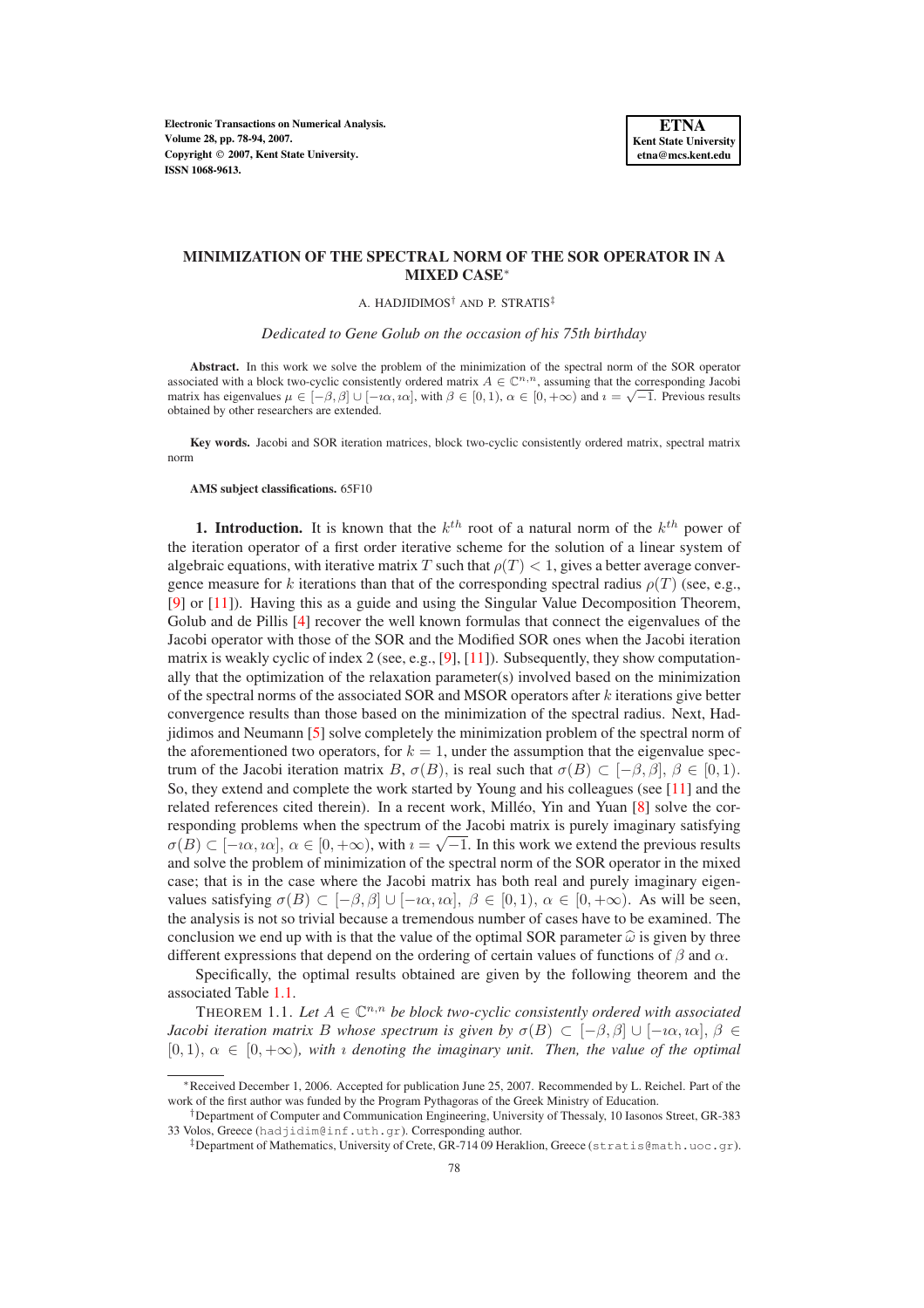# SPECTRAL NORM OF THE SOR OPERATOR 79

TABLE 1.1 *Minimum value of*  $S(d^2, \omega) := ||\mathcal{L}_{\omega}||_2$ . *Notation: The function*  $S(d^2, \omega)$  *is given by means of* [\(2.14\)](#page-4-0), [\(2.15\)](#page-4-1) *and* [\(2.16\)](#page-4-2);  $\widehat{\omega}_1$ ,  $\widehat{\omega}_2$  *and*  $\omega_2$  *are given by Theorem* [3.1,](#page-4-3) *by* [\(3.4\)](#page-5-0) *of Theorem* [3.2,](#page-4-4) *and by* [\(3.12\)](#page-6-0)*, respectively;*  $\alpha_0$  *and*  $\alpha_1$  *are given in* [\(4.2\)](#page-8-0) *and* [\(4.7\)](#page-8-1).  $\mathbf{L}$  $\sim$  1 Relative position 1

| <b>INVIGHTY POSITION</b>            |                                                                                                                                                   |                      |                                                                    |
|-------------------------------------|---------------------------------------------------------------------------------------------------------------------------------------------------|----------------------|--------------------------------------------------------------------|
| of $\beta$ and $\alpha$             | Restrictions on $\beta$ and $\alpha$                                                                                                              | $\widehat{\omega}$   | $\min S(d^2,\omega)$                                               |
| $\beta = \alpha = 0$                |                                                                                                                                                   | 1                    |                                                                    |
| $\overline{0} < \beta = \alpha < 1$ |                                                                                                                                                   | $\omega_1$           | $S(\beta^2,\widehat{\omega}_1)$                                    |
| $0 = \beta < \alpha$                |                                                                                                                                                   | $\widehat{\omega}_2$ | $S(\alpha^2,\widehat{\omega}_2)$                                   |
|                                     | $0 < \beta < \sqrt{\frac{-(1+2\alpha^2)^2 + \sqrt{(1+2\alpha^2)^4 + 4\alpha^2(1+\alpha^2)}}{2}}$<br>$\alpha_0 \leq \alpha \leq \alpha_1$          | $\widehat{\omega}_2$ | $S(\alpha^2,\widehat{\omega}_2)$                                   |
| $0<\beta$<br>$< \min\{\alpha, 1\}$  | $\frac{-(1+2\alpha^2)^2 + \sqrt{(1+2\alpha^2)^4 + 4\alpha^2(1+\alpha^2)}}{2} < \beta < \min\{\alpha, 1\}$<br>$\alpha_0 \leq \alpha \leq \alpha_1$ |                      | $\omega_2$ $S(\beta^2, \omega_2)$<br>$\equiv S(\alpha^2,\omega_2)$ |
|                                     | $\frac{-(1+2\alpha^2)^2+\sqrt{(1+2\alpha^2)^4+4\alpha^2(1+\alpha^2)}}{2}<\beta<\min\left\{\alpha,1\right\}$<br>$\alpha > \alpha_1$                | $\widehat{\omega}_1$ | $S(\beta^2,\widehat{\omega}_1)$                                    |
| $0 \leq \alpha < \beta < 1$         |                                                                                                                                                   | $\widehat{\omega}_1$ | $\widehat{\omega}_1$                                               |

*(minimum) spectral norm of the SOR iteration matrix,*  $\|\mathcal{L}_{\omega}\|_{2}$ , is given in Table [1.1](#page-11-0) by means *of the values of the function*  $S(d^2, \hat{\omega})$ *, where d is either*  $\beta$  *or*  $\alpha$ *, and*  $\hat{\omega}$  *is the optimal relaxation parameter.*

In section 2, some preliminary notation, terminology and statements are presented. Also, following the main ideas in [\[4\]](#page-16-2) and [\[5\]](#page-16-3) we are led to the statement of the minimization problem of  $\mathcal{L}_{\omega}$  ||2. It is found that its solution depends on the relative position of  $\beta$  and  $\alpha$  and also on that of two functions of  $\omega$ ,  $T(\beta^2, \omega)$  and  $T(\alpha^2, \omega)$  given there. In section 3, the relative position of  $T(\beta^2, \omega)$  and  $T(\alpha^2, \omega)$  is determined. In section 4, the ordering of the possible optimal values for  $\omega$ , that is of  $\hat{\omega}_1$ ,  $\hat{\omega}_2$  and  $\omega_2$ , is established. In section 5, the determination of the optimal  $\omega$ ,  $\hat{\omega}$ , is accomplished. Finally, in section 6, we find the position of  $\hat{\omega}$  of this work with respect to other optimal  $\omega$ 's that have been found under the same assumptions on  $\sigma(B)$ , where an average asymptotic convergence factor was minimized instead of  $\mathcal{L}_{\omega}\Vert_{2}$ .

<span id="page-1-3"></span>**2. Preliminaries and background material.** Suppose that the coefficient matrix  $A \in$  $\mathbb{C}^{n,n}$  of a linear system of algebraic equations is block two-cyclic consistently ordered. Then, without loss of generality, we may assume that  $A$  has the form

<span id="page-1-0"></span>
$$
(2.1) \t\t A = \begin{bmatrix} I_p & -M \\ -N & I_q \end{bmatrix},
$$

where  $p+q = n$  and  $p \geq q$ . According to the Singular Value Decomposition (SVD) Theorem (see, e.g., [\[3\]](#page-16-5) or [\[7\]](#page-16-6)), for  $M \in \mathbb{C}^{p,q}$  there exist unitary matrices  $U \in \mathbb{C}^{p,p}$ ,  $V \in \mathbb{C}^{q,q}$  and a real nonnegative "diagonal" matrix  $\Sigma \in \mathbb{C}^{p,q}$ , with "diagonal" elements  $\sigma_1 \ge \sigma_2 \ge \cdots \ge$  $\sigma_a \geq 0$ , such that

<span id="page-1-1"></span>
$$
(2.2) \t\t\t\t M = U\Sigma V^H.
$$

Suppose that  $N$  in [\(2.1\)](#page-1-0) is connected with  $M$  via the relation

<span id="page-1-2"></span>(2.3) 
$$
N = VEV^H M^H, \text{ whence } N = V(E\Sigma^T)U^H,
$$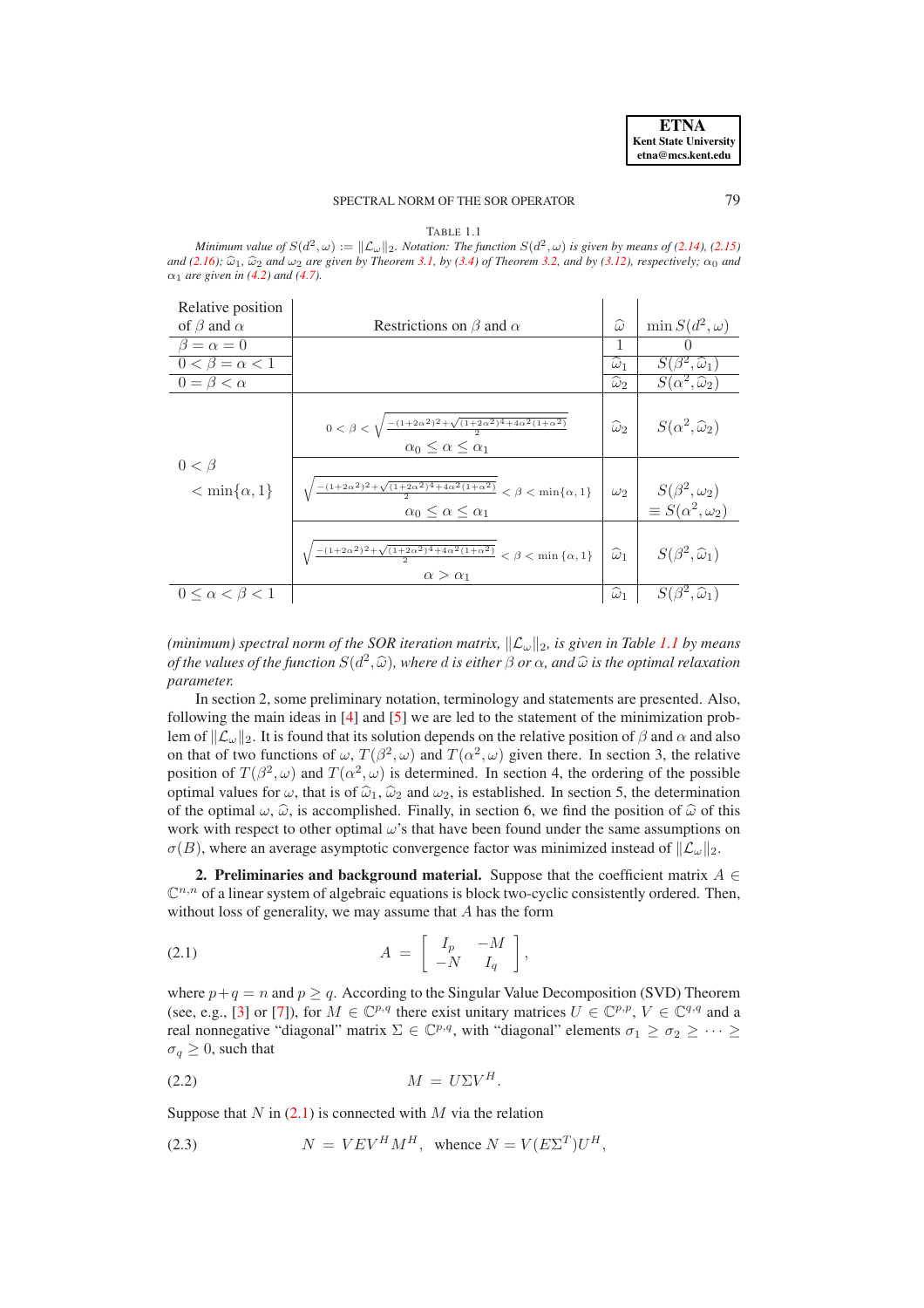### 80 A. HADJIDIMOS AND P. STRATIS

with  $E$  being a diagonal matrix given by

(2.4) 
$$
E = \text{diag}(e_1, e_2, \ldots, e_q),
$$

where each of the  $e_i$ 's has either the value 1 or −1. The above choice for N is justified from the following: a) If all  $e_i$ 's are equal to 1 then A is Hermitian and the Jacobi iteration matrix associated with it, that is

<span id="page-2-0"></span>
$$
(2.5) \t\t B = \begin{bmatrix} O_{pp} & M \\ N & O_{qq} \end{bmatrix},
$$

has all its eigenvalues  $\mu$  real with  $\mu^2 \geq 0$ . b) If all  $e_i$ 's are equal to  $-1$  then B is skew-Hermitian and has all its eigenvalues  $\mu$  purely imaginary with  $\mu^2 \leq 0$ . c) If some of the  $e_i$ 's have the value 1 and the rest the value  $-1$ , then some of the  $\mu$ 's are real, the rest are purely imaginary, and then  $\mu^2 \in \mathbb{R}$ .

From [\(2.5\)](#page-2-0) we have  $B^2 = \begin{bmatrix} MN & O_{pq} \\ O_{qp} & NM \end{bmatrix}$ . Therefore, for  $\mu \in \sigma(B)$  it is  $\mu^2 \in \sigma(B^2)$ , and so  $\mu^2 \in \sigma(MN) \cup \sigma(NM)$ . From [\(2.2\)](#page-1-1) and [\(2.3\)](#page-1-2) we have  $MN = U \Sigma E \Sigma^T U^H$  and  $NM = VE\Sigma^T\Sigma V^H$ . Consequently,  $\sigma(MN) = \sigma(\Sigma E\Sigma^T)$  and  $\sigma(NM) = \sigma(E\Sigma^T\Sigma)$ , where

$$
\Sigma E \Sigma^{T} = \begin{bmatrix} e_1 \sigma_1^2 & 0 & \dots & 0 & \dots & 0 \\ 0 & e_2 \sigma_2^2 & \dots & 0 & \dots & 0 \\ \vdots & \vdots & \ddots & \vdots & & \vdots \\ 0 & 0 & \dots & e_q \sigma_q^2 & \dots & 0 \\ \vdots & \vdots & & \vdots & \ddots & \vdots \\ 0 & 0 & \dots & 0 & \dots & 0 \end{bmatrix} \in \mathbb{R}^{p,p},
$$

$$
E \Sigma^{T} \Sigma = \begin{bmatrix} e_1 \sigma_1^2 & 0 & \dots & 0 \\ 0 & e_2 \sigma_2^2 & \dots & 0 \\ \vdots & \vdots & \ddots & \vdots \\ 0 & 0 & \dots & e_q \sigma_q^2 \end{bmatrix} \in \mathbb{R}^{q,q}.
$$

In view of the form of A in [\(2.1\)](#page-1-0), the associated SOR iteration matrix  $\mathcal{L}_{\omega}$  will be

$$
\mathcal{L}_{\omega} = \begin{bmatrix} (1 - \omega)I_p & \omega M \\ \omega(1 - \omega) & \omega^2 NM + (1 - \omega)I_q \end{bmatrix},
$$

where  $\omega \in (0, 2)$  is the relaxation parameter. Using the expressions in [\(2.2\)](#page-1-1) and [\(2.3\)](#page-1-2) for M and N we have

$$
\mathcal{L}_{\omega} = \begin{bmatrix} U & O \\ O & V \end{bmatrix} \begin{bmatrix} (1-\omega)I_p & \omega \Sigma \\ \omega(1-\omega)E\Sigma^T & \omega^2 E\Sigma^T\Sigma + (1-\omega)I_q \end{bmatrix} \begin{bmatrix} U^H & O \\ O & V^H \end{bmatrix}.
$$

Setting  $Q := \begin{bmatrix} U & O \\ O & V \end{bmatrix}$  and using an appropriate permutation matrix P, see [\[4\]](#page-16-2), we can express  $\mathcal{L}_{\omega}$  in the form

<span id="page-2-1"></span>(2.6) 
$$
\mathcal{L}_{\omega} = (QP^T) \Delta_{\omega} (PQ^H),
$$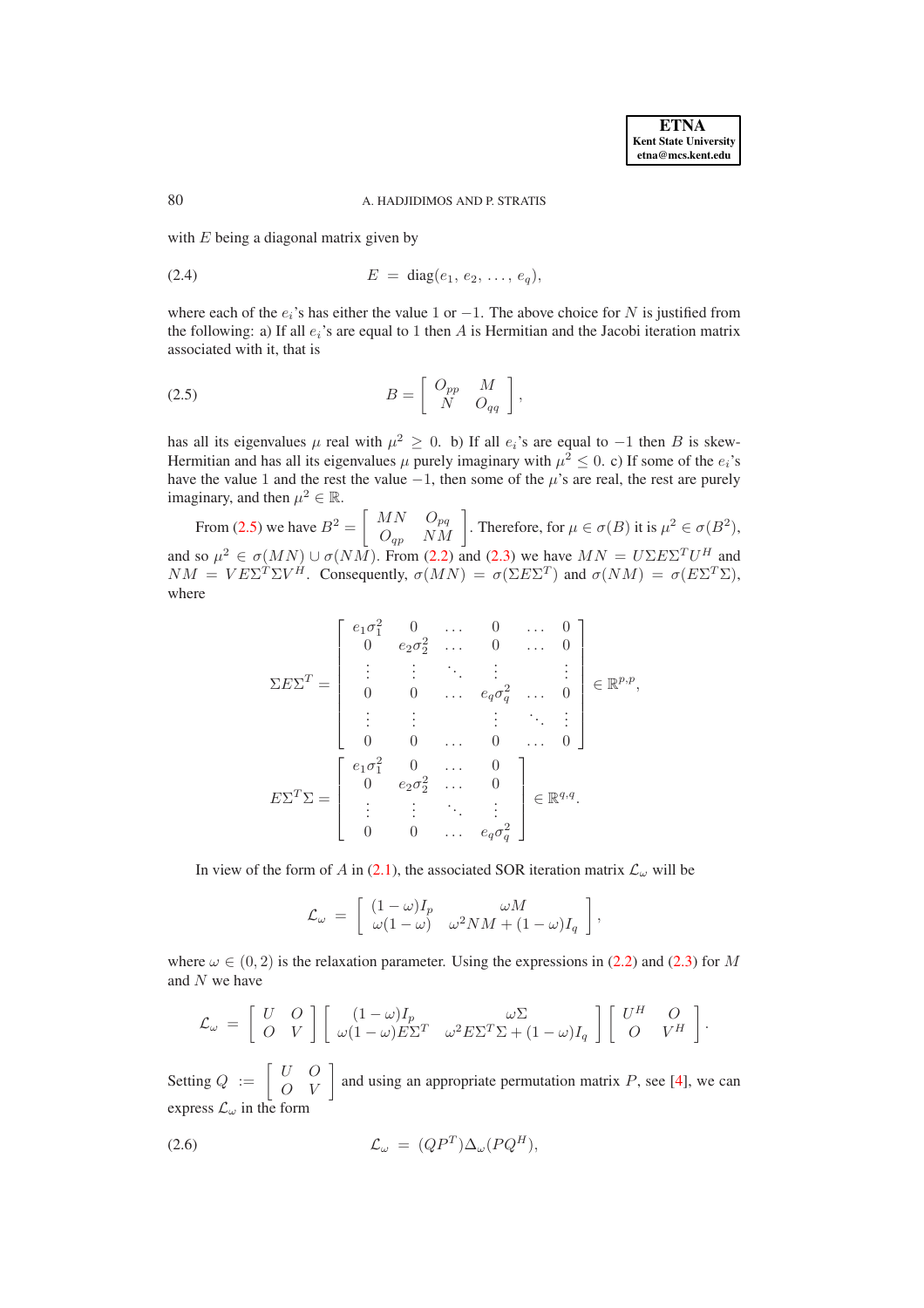# SPECTRAL NORM OF THE SOR OPERATOR 81

with

<span id="page-3-0"></span>(2.7) 
$$
\Delta(\omega) = \begin{bmatrix} \Delta_1(\omega) & O & \cdots & O & O \\ O & \Delta_2(\omega) & \cdots & O & O \\ \vdots & \vdots & \ddots & \vdots & \vdots \\ O & O & \cdots & \Delta_q(\omega) & O \\ O & O & \cdots & O & (1-\omega)I_{p-q} \end{bmatrix}
$$

and

<span id="page-3-1"></span>
$$
(2.8) \qquad \Delta_i(\omega) = \begin{bmatrix} 1 - \omega & \omega \sigma_i \\ \omega(1 - \omega)e_i \sigma_i & \omega^2 e_i \sigma_i^2 + 1 - \omega \end{bmatrix} \in \mathbb{R}^{2,2}, \ i = 1(1)q.
$$

From [\(2.6\)](#page-2-1), [\(2.7\)](#page-3-0) and because  $(QP<sup>T</sup>)<sup>-1</sup> = PQ<sup>H</sup>$ , we readily obtain

$$
\|\mathcal{L}_{\omega}\|_{2}^{2} = \rho\left(\mathcal{L}_{\omega}^{H}\mathcal{L}_{\omega}\right) = \rho\left(\Delta^{H}(\omega)\Delta(\omega)\right) = \|\Delta(\omega)\|_{2}^{2}.
$$

Then, from  $(2.6)$ – $(2.8)$ , one takes

<span id="page-3-3"></span>(2.9) 
$$
\|\mathcal{L}_{\omega}\|_{2}^{2} = \max \left\{\max_{i=1(1)q} \|\Delta_{i}(\omega)\|_{2}^{2}, (1-\omega)^{2}\right\},
$$

where

<span id="page-3-2"></span>
$$
(2.10)\Delta_i^H(\omega)\Delta_i(\omega) = \begin{bmatrix} (1-\omega)^2(1+\omega^2\sigma_i^2) & \omega\sigma_i(1-\omega)[1+(1-\omega)e_i+\omega^2\sigma_i^2] \\ \omega\sigma_i(1-\omega)[1+(1-\omega)e_i+\omega^2\sigma_i^2] & \omega^2\sigma_i^2+(1-\omega+\omega^2e_i\sigma_i^2)^2 \end{bmatrix}.
$$

Note that if any  $\sigma_i = 0$ , then  $\|\Delta_i(\omega)\|_2^2 = (1 - \omega)^2$ . Hence, in view of [\(2.10\)](#page-3-2), [\(2.9\)](#page-3-3) is simplified to

<span id="page-3-4"></span>
$$
(2.11) \t\t ||\mathcal{L}_{\omega}||_2^2 = \max_{i=1(1)q} ||\Delta_i(\omega)||_2^2 = \max_{i=1(1)q} \frac{1}{2} \left[ T_i + \sqrt{T_i^2 - 4c} \right],
$$

where

<span id="page-3-5"></span>
$$
(2.12) T_i := T(\omega, e_i, \sigma_i^2) = (1 - \omega)^2 (1 + \omega^2 \sigma_i^2) + \omega^2 \sigma_i^2 + (1 - \omega + \omega^2 e_i \sigma_i^2)^2 \ge 0,
$$
  
\n
$$
c := c(\omega) = (1 - \omega)^4 \ge 0.
$$

Note that in our analysis we assumed that  $q \leq p$ . If the last inequality is reversed then the maximum in [\(2.11\)](#page-3-4) will be taken for all  $i = 1(1)p$ . So, formula [\(2.9\)](#page-3-3) would cover both cases if it was given in the following form,

<span id="page-3-6"></span>(2.13) 
$$
\|\mathcal{L}_{\omega}\|_{2}^{2} = \max_{i=1(1) \min\{p,q\}} \frac{1}{2} \left[ T_{i} + \sqrt{T_{i}^{2} - 4c} \right].
$$

Now, we can observe that  $\frac{d}{dT_i} ||\mathcal{L}_{\omega}||_2^2 = \frac{1}{2}$  $\sqrt{ }$  $1 + \frac{T_i}{\sqrt{T^2}}$  $T_i^2-4c$ 1  $> 0$ . Also,

$$
\frac{\partial T_i}{\partial (\sigma_i^2)} = \omega^2 [(1 - \omega + e_i)^2 + 2\omega^2 \sigma_i^2] > 0 \quad \text{and} \quad \frac{\partial^2 T_i}{\partial (\sigma_i^2)^2} = 2\omega^4 > 0.
$$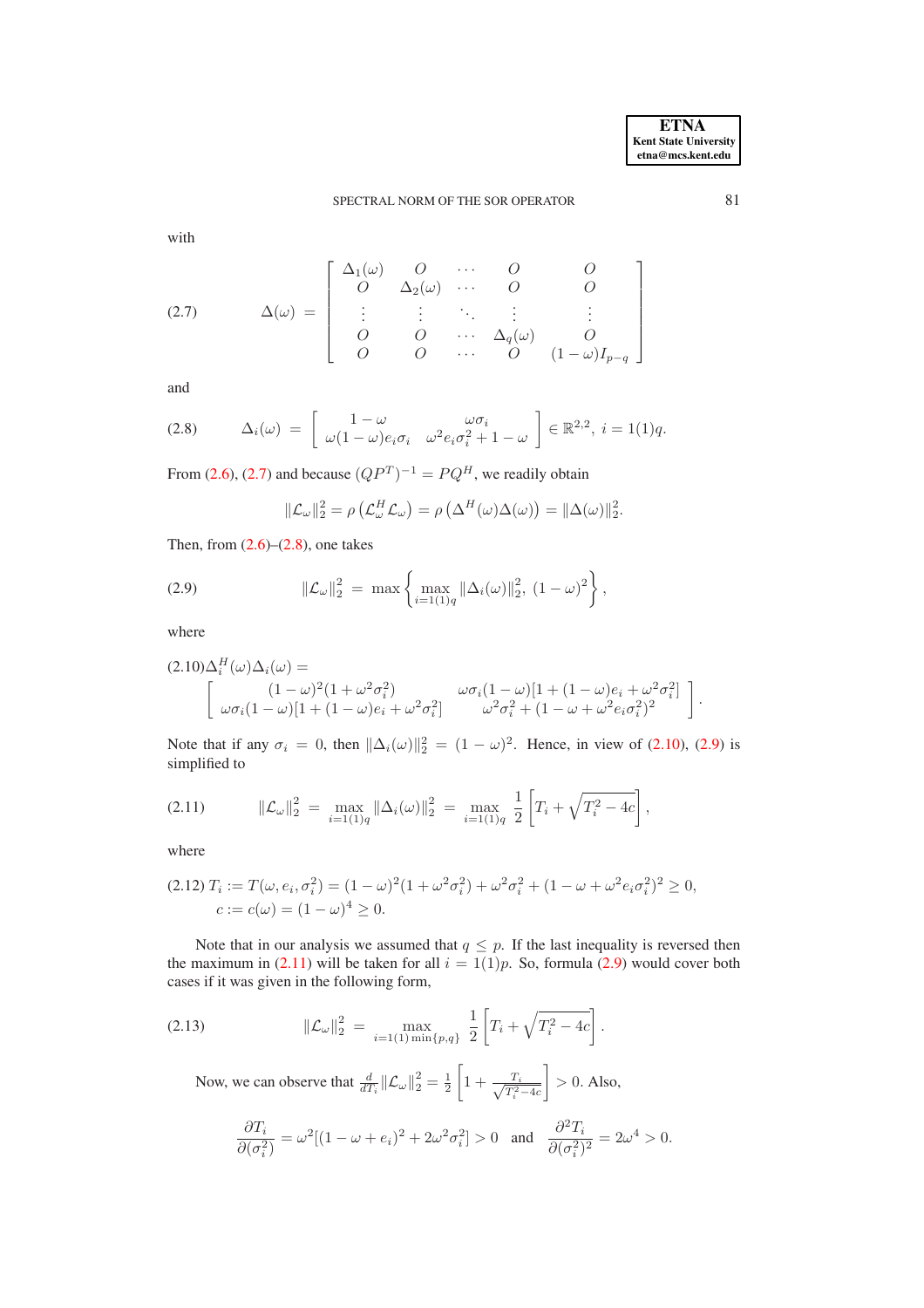## 82 A. HADJIDIMOS AND P. STRATIS

Hence,  $T_i$  is an increasing and convex function of  $\sigma_i^2$ . Considering [\(2.12\)](#page-3-5), we can see that each  $T_i$  is given by one of two different expressions depending on the value of  $e_i$ . Hence, we end up with the conclusion that  $\|\mathcal{L}_{\omega}\|_{2}^{2}$  in [\(2.13\)](#page-3-6) will be given by (2.14)

$$
\|\mathcal{L}_{\omega}\|_{2}^{2} = \begin{cases} \frac{1}{2} \left[ T(\beta^{2}, \omega) + \sqrt{T^{2}(\beta^{2}, \omega) - 4(1 - \omega)^{4}} \right], & \text{if } T(\beta^{2}, \omega) \geq T(\alpha^{2}, \omega), \\ \frac{1}{2} \left[ T(\alpha^{2}, \omega) + \sqrt{T^{2}(\alpha^{2}, \omega) - 4(1 - \omega)^{4}} \right], & \text{if } T(\beta^{2}, \omega) \leq T(\alpha^{2}, \omega), \end{cases}
$$

<span id="page-4-0"></span>where

<span id="page-4-1"></span>(2.15) 
$$
T(\beta^2, \omega) = (1 - \omega)^2 (1 + \omega^2 \beta^2) + \omega^2 \beta^2 + (1 - \omega + \omega^2 \beta^2)^2,
$$

$$
T(\alpha^2, \omega) = (1 - \omega)^2 (1 + \omega^2 \alpha^2) + \omega^2 \alpha^2 + (1 - \omega - \omega^2 \alpha^2)^2.
$$

<span id="page-4-2"></span>Let us introduce the function

$$
(2.16) \tS(d^2,\omega) := \|\mathcal{L}_{\omega}\|_2,
$$

where d is either  $\beta$  or  $\alpha$ , whichever applies from [\(2.14\)](#page-4-0). The function  $S(d^2, \omega)$  will be very useful in the end of our analysis in order to give the optimal results in a compact form.

So, the main problem of this work is the following:

**Problem:** Find the optimal value of  $\omega$ ,  $\hat{\omega}$ , that minimizes  $S(d^2, \omega)$  in [\(2.16\)](#page-4-2) or, equivalently,  $\|\mathcal{L}_{\omega}\|_2^2$  in [\(2.14\)](#page-4-0).

The solution to our problem is achieved in three steps: i) Consider only the values of  $\omega \in (0, 2)$  for which the SOR converges. ii) Work with the considered  $\omega$ 's, determine which of the two expressions  $T(\beta^2, \omega)$  and  $T(\alpha^2, \omega)$  is the largest. iii) Minimize the largest of the two expressions as a function of  $\omega$ .

<span id="page-4-5"></span>**3.** Ordering  $T(\beta^2, \omega)$  and  $T(\alpha^2, \omega)$  as functions of  $\omega$ . Before we go on with our analysis the reader is reminded of the following: For a weakly cyclic of index 2 Jacobi matrix, the optimal values of  $\omega$ ,  $\hat{\omega}$ , that minimize  $\|\mathcal{L}_{\omega}\|_2^2$  in [\(2.14\)](#page-4-0), for  $\rho(\mathcal{L}_{\omega}) < 1$ , when a)<br> $\omega^2 \in [0, 2^2]$ ,  $\varrho \in [0, 1)$  and b)  $\omega^2 \in [-2^2, 0]$ ,  $\varrho \in [0, +\infty)$  were obtained in [5] and [8]  $\mu^2 \in [0, \beta^2], \beta \in [0, 1)$  and b)  $\mu^2 \in [-\alpha^2, 0], \alpha \in [0, +\infty)$ , were obtained in [\[5\]](#page-16-3) and [\[8\]](#page-16-4), respectively. They are given by the following statements.

<span id="page-4-3"></span>
$$
\mathbf{a}) \underline{\sigma(B^2) \subset [0, \beta^2], \ \beta \in [0, 1):}
$$

THEOREM 3.1. *The value of*  $\hat{\omega} = \hat{\omega}_1 \in (0, 2)$  *that minimizes*  $\|\mathcal{L}_{\omega}\|_2$  *is the unique positive real root in* (0, 1) *of the quartic equation*

<span id="page-4-6"></span>(3.1) 
$$
f(\omega) := (\beta^4 + \beta^6)\omega^4 + (1 - 4\beta^4)\omega^3 + (-5 + 4\beta^2 + 4\beta^4)\omega^2 + (8 - 8\beta^2)\omega + (-4 + 4\beta^2) = 0.
$$

*More specifically,*  $\widehat{\omega}_1 \in (0, \omega^*)$ , where  $\omega^*$  is the unique positive real root in  $(0, 1)$  of the cubic *equation*

(3.2) 
$$
g(\omega) := (\beta^2 + \beta^4)\omega^3 - 3\beta^2\omega^2 + (1 + 2\beta^2)\omega - 1 = 0.
$$

*Moreover,*  $\|\mathcal{L}_{\omega}\|_2$ , *as a function of*  $\omega$ , *strictly decreases in*  $[0, \hat{\omega}_1]$  *and strictly increases in*  $[\widehat{\omega}_1, 1].$ 

<span id="page-4-4"></span>**b**)  $\sigma(B^2) \subset [-\alpha^2, 0], \ \alpha \in [0, +\infty)$ :

THEOREM 3.2. *The value of*  $\hat{\omega} = \hat{\omega}_2 \in (0, \frac{2}{1+\alpha})$  *that minimizes*  $\|\mathcal{L}_{\omega}\|_2$  *is the unique positive real root in* (0, 1) *of the quadratic*

(3.3) 
$$
h(\omega) := \alpha^2(\alpha^2 + 1)\omega^2 + \omega - 1 = 0,
$$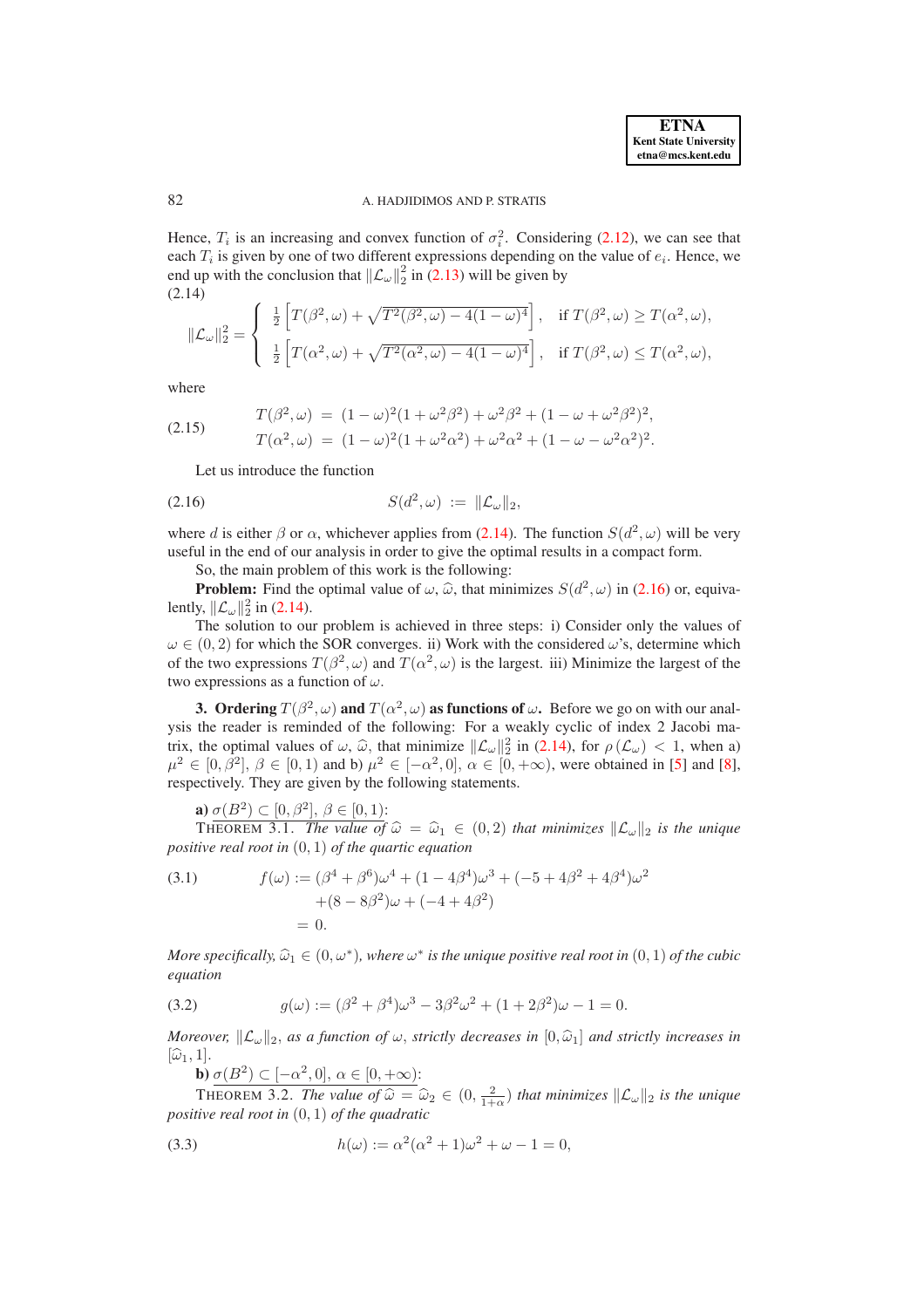*given by*

<span id="page-5-0"></span>
$$
\widehat{\omega} = \widehat{\omega}_2 = \frac{1}{1 + \alpha^2}.
$$

*Moreover,*  $\|\mathcal{L}_{\omega}\|_2$ , as a function of  $\omega$ , strictly decreases in  $[0,\hat{\omega}_2]$  and strictly increases in  $[\widehat{\omega}_2, 1].$ 

Note that we are interested in a case where  $\alpha\beta > 0$ , since for  $\beta = 0$  or  $\alpha = 0$  we are in one of the cases of Theorems [3.1](#page-4-3) or [3.2](#page-4-4) and not in a "mixed case" as we would like. To find the real interval of  $\omega$  for which the SOR method converges when the eigenvalues of the Jacobi iteration matrix B are such that  $\mu \in \sigma(B) \subset [-\beta, \beta] \cup [-\iota \alpha, \iota \alpha]$ , or, equivalently,  $-\alpha^2 \leq \mu^2 \leq \beta^2$ , we begin with Young's famous equation

$$
(3.5) \qquad \qquad (\lambda + \omega - 1)^2 = \mu^2 \omega^2 \lambda,
$$

with  $\lambda \in \sigma(\mathcal{L}_{\omega})$ . To find the  $\omega$ 's for which  $|\lambda| < 1$  we use Lemma 6.2.1 of [\[11\]](#page-16-1), which gives the conditions of the Schur-Cohn algorithm for a polynomial to have all its zeros strictly less than 1 in modulus  $[6]$ . In our case we have

(3.6) 
$$
p(\lambda) := \lambda^2 - [\mu^2 \omega^2 - 2(\omega - 1)]\lambda + (\omega - 1)^2 = 0,
$$

and the Schur-Cohn conditions are

(3.7) 
$$
|(\omega - 1)^2| < 1 \text{ and } |\mu^2 \omega^2 - 2(\omega - 1)| < 1 + (\omega - 1)^2.
$$

The first condition gives that  $\omega \in (0, 2)$ , the well known Kahan's necessary condition for the SOR to converge. The second condition, using the fact that  $-\alpha^2 \leq \mu^2 \leq \beta^2$  and distinguishing the three cases  $\alpha < 1$ ,  $\alpha = 1$  and  $\alpha > 1$ , gives  $\beta \in [0, 1)$  and  $0 < \omega < \frac{2}{1+\alpha}$ .

As was mentioned in section [2,](#page-1-3) we must determine the largest of  $T(\beta^2, \omega)$  and  $T(\alpha^2, \omega)$ in [\(2.14\)](#page-4-0). Thus, we form the difference  $T(\beta^2, \omega) - T(\alpha^2, \omega)$  and find

<span id="page-5-1"></span>(3.8) 
$$
T(\beta^2, \omega) - T(\alpha^2, \omega) = \omega^2 \left[ (\beta^2 - \alpha^2)(1 + \beta^2 + \alpha^2)\omega^2 - 4\beta^2\omega + 4\beta^2 \right]
$$

$$
=:\omega^2 P(\omega).
$$

In case  $\beta = \alpha$  we have that  $P(\omega)_{|\beta = \alpha} = 4\beta^2 (1 - \omega)$ , meaning that  $T(\beta^2, \omega) \ge$  $T(\alpha^2, \omega), \forall \omega \in (0, 1],$  while  $T(\beta^2, \omega) \le T(\alpha^2, \omega), \forall \omega \in [1, \frac{2}{1+\alpha}).$ 

In the sequel we examine the main case  $\beta \neq \alpha$ . To consider and study simplified expressions we introduce the notation

$$
(3.9) \t\t A \sim B,
$$

meaning that the two expressions or quantities  $A$  and  $B$  are of the same sign.

First, we distinguish two cases according to the sign of the discriminant of the quadratic  $P(\omega)$  in [\(3.8\)](#page-5-1), since

(3.10) 
$$
T(\beta^2, \omega) - T(\alpha^2, \omega) \sim P(\omega).
$$

We have

$$
(3.11) \qquad D := 16\beta^2 \left[ \sqrt{\alpha^4 + \alpha^2} - \beta^2 \right] \left[ \sqrt{\alpha^4 + \alpha^2} + \beta^2 \right] \sim \sqrt[4]{\alpha^4 + \alpha^2} - \beta.
$$

**Case I)**  $D \leq 0$ . This is equivalent to  $\sqrt[4]{\alpha^4 + \alpha^2} \leq \beta \leq 1$ . Note, for such a case to exist,  $0 < \alpha < \sqrt{\frac{-1 + \sqrt{5}}{2}}$  must hold. Since  $D \le 0$ , it is

$$
P(\omega) \sim (\beta^2 - \alpha^2)(1 + \beta^2 + \alpha^2) \sim \beta - \alpha,
$$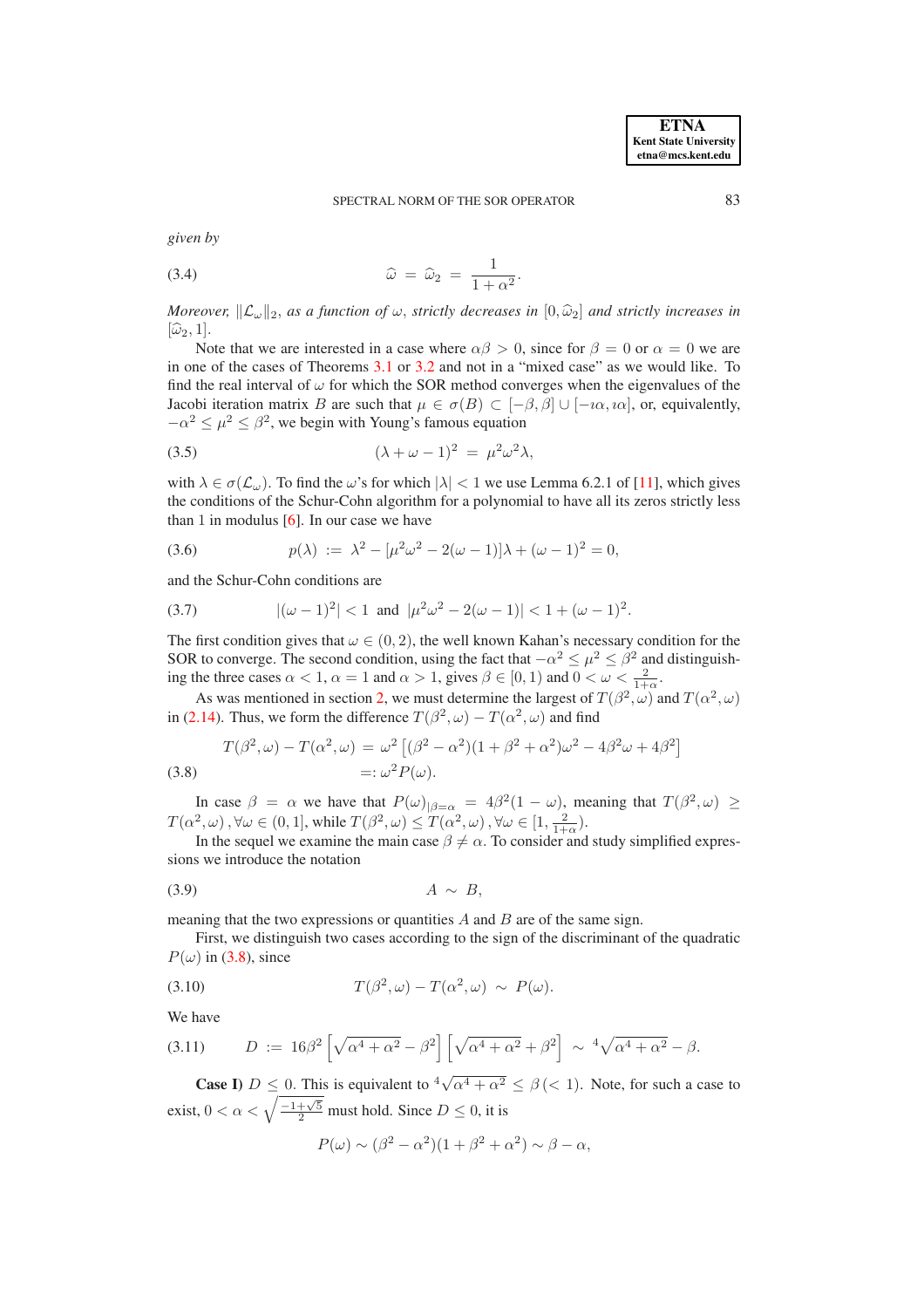.

## 84 A. HADJIDIMOS AND P. STRATIS

because the quadratic shares the same sign with the coefficient of its leading term in this case. However, it is  $\alpha < \sqrt[4]{\alpha^4 + \alpha^2} \le \beta$ , and so  $P(\omega) > 0$ , implying that

$$
T(\beta^2, \omega) > T(\alpha^2, \omega), \ \forall \omega \in \left(0, \frac{2}{1+\alpha}\right).
$$

**Case II)**  $D > 0$ . This is equivalent to  $\beta < \sqrt[4]{\alpha^4 + \alpha^2}$  or, to be more specific, to  $\beta < \min\{1, \sqrt[4]{\alpha^4 + \alpha^2}\}\$ .  $P(\omega)$  in [\(3.8\)](#page-5-1) has two real zeros given by

<span id="page-6-0"></span>(3.12) 
$$
\omega_1 = \frac{2\beta(\beta + \sqrt{\alpha^4 + \alpha^2 - \beta^4})}{(\beta^2 - \alpha^2)(1 + \alpha^2 + \beta^2)}, \n\omega_2 = \frac{2\beta(\beta - \sqrt{\alpha^4 + \alpha^2 - \beta^4})}{(\beta^2 - \alpha^2)(1 + \alpha^2 + \beta^2)} = \frac{2\beta}{\beta + \sqrt{\alpha^4 + \alpha^2 - \beta^4}}
$$

Because of the difference  $\beta^2 - \alpha^2$  in the denominator of the fraction giving  $\omega_1$ , two subcases are to be considered, depending on the ordering of  $\beta$  and  $\alpha$ .

**Subcase IIa**)  $\alpha < \beta < \min\{1, \sqrt[4]{\alpha^4 + \alpha^2}\}\$ . It is readily seen that  $0 < \omega_2 < \omega_1$ . Also,

$$
\omega_1 - \frac{2}{1+\alpha} \sim \sqrt{\alpha^4 + \alpha^2 - \beta^4} [(1+\alpha)\beta + \sqrt{\alpha^4 + \alpha^2 - \beta^4}] + \alpha\beta^2 > 0.
$$

On the other hand we have  $P(\frac{2}{1+\alpha}) = \frac{4}{(1+\alpha)^2} (b^4 + \alpha^2 \beta^2 - \alpha^4 - \alpha^2)$ . The quantity in the last pair of parentheses is nonnegative if and only if  $\beta \geq \sqrt{\frac{-\alpha^2 + \sqrt{5\alpha^4 + 4\alpha^2}}{2}}$ . However, the last expression is always greater than  $\alpha$ , since  $\alpha < 1$  for  $\alpha < \beta < 1$ , and strictly less than  $4\sqrt{\alpha^4 + \alpha^2}$ , as is easily proved. So the sign of  $P(\frac{2}{1+\alpha})$  depends on the relative position of  $\beta$ and  $\sqrt{\frac{-\alpha^2 + \sqrt{5\alpha^4 + 4\alpha^2}}{2}}$ . Therefore, two further subcases must be distinguished.

**Subcase IIa1**)  $\alpha < \sqrt{\frac{-\alpha^2 + \sqrt{5\alpha^4 + 4\alpha^2}}{2}} \le \beta < \min\left\{1, \sqrt[4]{\alpha^4 + \alpha^2}\right\}$ . From the previous analysis we have that in this case it is  $P(\frac{2}{1+\alpha}) \ge 0$ , implying that  $\omega_2 \ge \frac{2}{1+\alpha}$ . Hence  $T(\beta^2, \omega) > T(\alpha^2, \omega), \forall \omega \in \left(0, \frac{2}{1+\alpha}\right)$ .

**Subcase IIa2)**  $\alpha < \beta < \sqrt{\frac{-\alpha^2 + \sqrt{5\alpha^4 + 4\alpha^2}}{2}}$  (< 1). In this case  $P(\frac{2}{1+\alpha}) < 0$ , therefore  $\omega_2 < \frac{2}{1+\alpha}$ , implying that  $T(\beta^2, \omega) \geq T(\alpha^2, \omega)$ ,  $\forall \omega \in (0, \omega_2]$ , while  $T(\beta^2, \omega) \leq$  $T(\alpha^2, \omega)$   $\forall \omega \in [\omega_2, \frac{2}{1+\alpha}).$ 

**Subcase IIb**)  $\beta < \min\{\alpha, 1\}$ . It is readily seen that  $\omega_1 < 0$  while  $\omega_2$  is always positive. Also,  $\omega_2$  is strictly less than  $\frac{2}{1+\alpha}$  because  $P(\frac{2}{1+\alpha}) \sim (\beta^4 - \alpha^4) + \alpha^2(\beta^2 - 1) < 0$ , since  $\beta$ is strictly less than both  $\alpha$  and 1. Consequently,  $T(\beta^2, \omega) \ge T(\alpha^2, \omega)$ ,  $\forall \omega \in (0, \omega_2]$ , while  $T(\beta^2, \omega) \le T(\alpha^2, \omega), \forall \omega \in [\omega_2, \frac{2}{1+\alpha}).$ 

Note, fixing  $\alpha$  (< 1), we can see that  $1 - \omega_2 \sim \sqrt{\alpha^4 + \alpha^2 - \beta^4} - \beta < 0$ , so  $\omega_2 > 1$ . Therefore, for  $\beta \to \alpha^+$  (**Subcase IIa2**) we have  $\omega_2 \to 1^+$  and  $\omega_1 \to +\infty$ , while for  $\beta \to \alpha^-$  (**Subcase IIb**),  $\omega_2 \to 1^-$  and  $\omega_1 \to -\infty$ . From these observations it is concluded that the case  $\beta = \alpha$  can be incorporated in either of the aforementioned subcases, preferably in **Subcase IIa2**.

Having this in mind, and recalling from **Subcase IIa** that  $\alpha - 1 \sim \alpha - \sqrt{\frac{-\alpha^2 + \sqrt{5\alpha^4 + 4\alpha^2}}{2}},$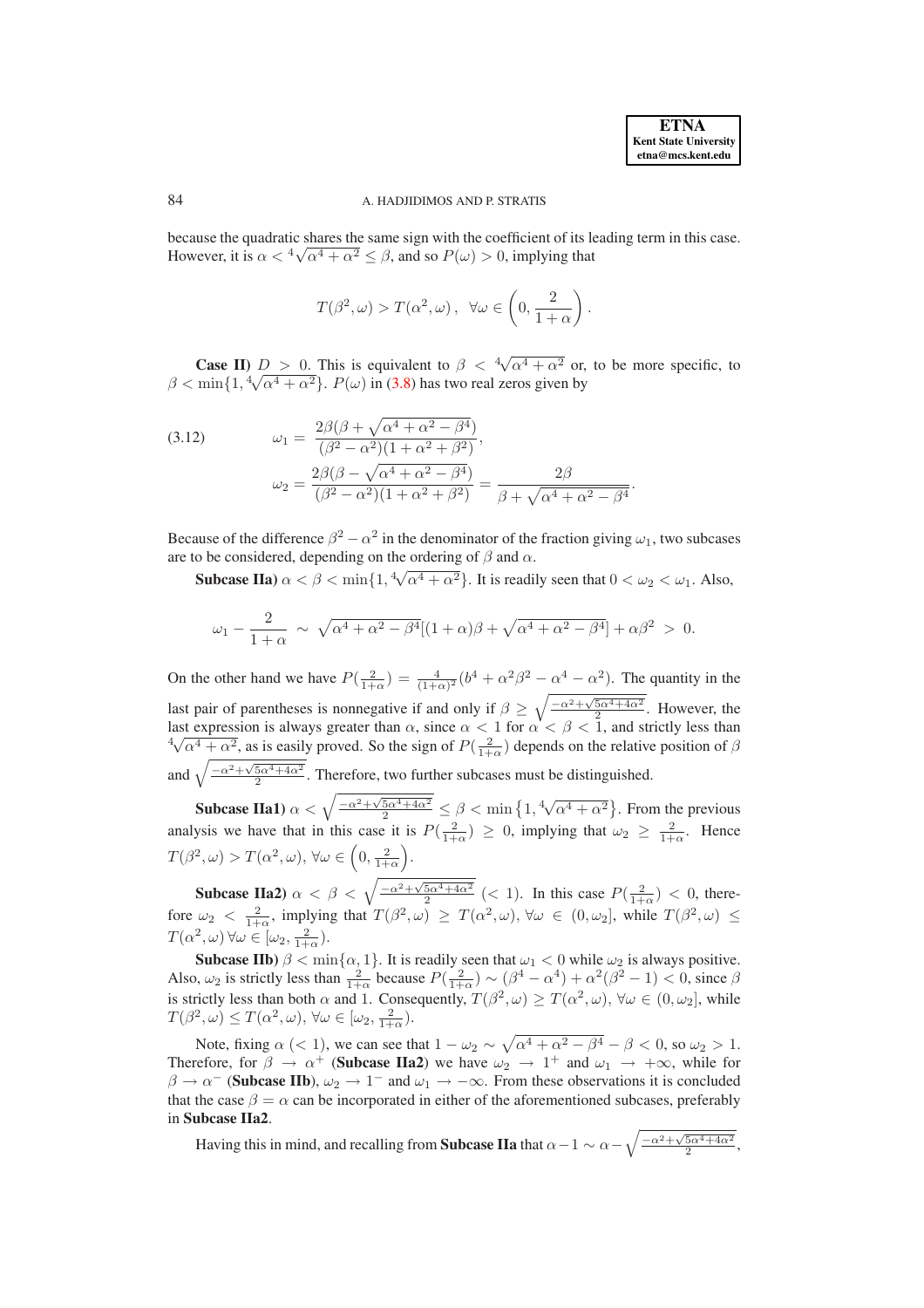we can summarize all the results so far as follows:

<span id="page-7-0"></span>
$$
\begin{aligned}\n\text{if } & \frac{4\sqrt{\alpha^4 + \alpha^2} \le \beta < 1, \\
\text{then } & T(\beta^2, \omega) > T(\alpha^2, \omega), \ \forall \omega \in (0, \frac{2}{1+\alpha}), \\
\text{if } & \sqrt{\frac{-\alpha^2 + \sqrt{5\alpha^4 + 4\alpha^2}}{2}} \le \beta < \min\left\{1, \sqrt[4]{\alpha^4 + \alpha^2}\right\}, \\
\text{then } & T(\beta^2, \omega) > T(\alpha^2, \omega), \ \forall \omega \in (0, \frac{2}{1+\alpha}), \\
\text{if } & \alpha \le \beta < \sqrt{\frac{-\alpha^2 + \sqrt{5\alpha^4 + 4\alpha^2}}{2}}, \\
\text{then } & \begin{cases} T(\beta^2, \omega) \ge T(\alpha^2, \omega), \text{ for } \omega \in (0, \omega_2], \\
T(\beta^2, \omega) \le T(\alpha^2, \omega), \text{ for } \omega \in [\omega_2, \frac{2}{1+\alpha}), \\
T(\beta^2, \omega) \ge T(\alpha^2, \omega), \text{ for } \omega \in (0, \omega_2], \\
T(\beta^2, \omega) \ge T(\alpha^2, \omega), \text{ for } \omega \in (0, \omega_2], \\
T(\beta^2, \omega) \le T(\alpha^2, \omega), \text{ for } \omega \in [\omega_2, \frac{2}{1+\alpha}).\n\end{cases}\n\end{aligned}
$$

**4. Ordering the Values of**  $\hat{\omega}_1$ **,**  $\hat{\omega}_2$  **and**  $\omega_2$ **.** Having ordered, in [\(3.13\)](#page-7-0),  $T(\beta^2, \omega)$  and  $\hat{\omega}_2$  ,  $\omega$ ) for all unline of  $\omega \in (0, 2)$ . Somethigh the SOD converges we come numbered and on  $T(\alpha^2, \omega)$  for all values of  $\omega \in (0, \frac{2}{1+\alpha})$  for which the SOR converges, we come now to order  $\hat{\omega}_1$ ,  $\hat{\omega}_2$  and  $\omega_2$ . This new ordering together with that of  $T(\beta^2, \omega)$  and  $T(\alpha^2, \omega)$  will enable us to decide which of the possible optimal  $\omega$ 's gives  $\hat{\omega}$ .

First, from the various cases examined in section [3](#page-4-5) and especially from the summary in [\(3.13\)](#page-7-0), it is seen that the only immediate result regarding  $\hat{\omega}$  can be found in the union of **Case I** and **Subcase IIa1**; namely, for  $\beta \in$  $\sqrt{\frac{-\alpha^2 + \sqrt{5\alpha^4 + 4\alpha^2}}{2}}, 1$  $\setminus$ and  $\alpha < 1$ . Then,  $T(\beta^2, \omega) >$  $T(\alpha^2, \omega)$ ,  $\forall \omega \in (0, \frac{2}{1+\alpha})$ , and  $(0, 1) \subset (0, \frac{2}{1+\alpha})$ . Hence, by virtue of Theorem [3.1,](#page-4-3)  $\hat{\omega} = \hat{\omega}_1$ . Next, in **Subcase IIa2** where  $\beta \in$  $\left[\alpha,\sqrt{\frac{-\alpha^2+\sqrt{5\alpha^4+4\alpha^2}}{2}}\right]$ <sup>1</sup> and  $\alpha$  < 1, it was found in the Note in the end of section [3](#page-4-5) that  $\omega_2 \ge 1$  implying that  $T(\beta^2, \omega) \ge T(\alpha^2, \omega)$ . Therefore, we have again by Theorem [3.1](#page-4-3) that  $\hat{\omega} = \hat{\omega}_1$ .

Finally, in **Subcase IIb** it is  $\omega_2 < 1$  and so the relative position of  $\omega_2$  with respect to the other two possible optima  $\hat{\omega}_1$ ,  $\hat{\omega}_2$  has to be determined.

First, we determine the relative position of  $\hat{\omega}_1$  and  $\hat{\omega}_2$ . For this we form  $f(\hat{\omega}_2)$ , where f is the function defining  $\hat{\omega}_1$  in [\(3.1\)](#page-4-6). Using Maple 9 we solve the equation  $f(\hat{\omega}_2) = 0$ , considering  $\alpha$  as the unknown, and find the eight roots given below:

(4.1) 
$$
\alpha_{1,2,...,8} = \pm \frac{1}{2} \sqrt{-2 \pm \sqrt{\frac{2 \left(1 - 2 \beta^2 + 4 \beta^4 \pm \sqrt{1 + 8 \beta^4}\right)}{1 - \beta^2}}}.
$$

Four of the eight roots are complex numbers. Specifically, the ones with the minuses in front of the first inner square root. Also, two more roots are complex; the ones with the plus sign in front of the first inner square root and the minus sign in front of the second inner square root. This is because

$$
(1 - 2\beta^2 + 4\beta^4) - \sqrt{1 + 8\beta^4} \sim (1 - 2\beta^2 + 4\beta^4)^2 - (1 + 8\beta^4)
$$
  
=  $4\beta^2(\beta^2 - 1)(1 + 4\beta^4) < 0.$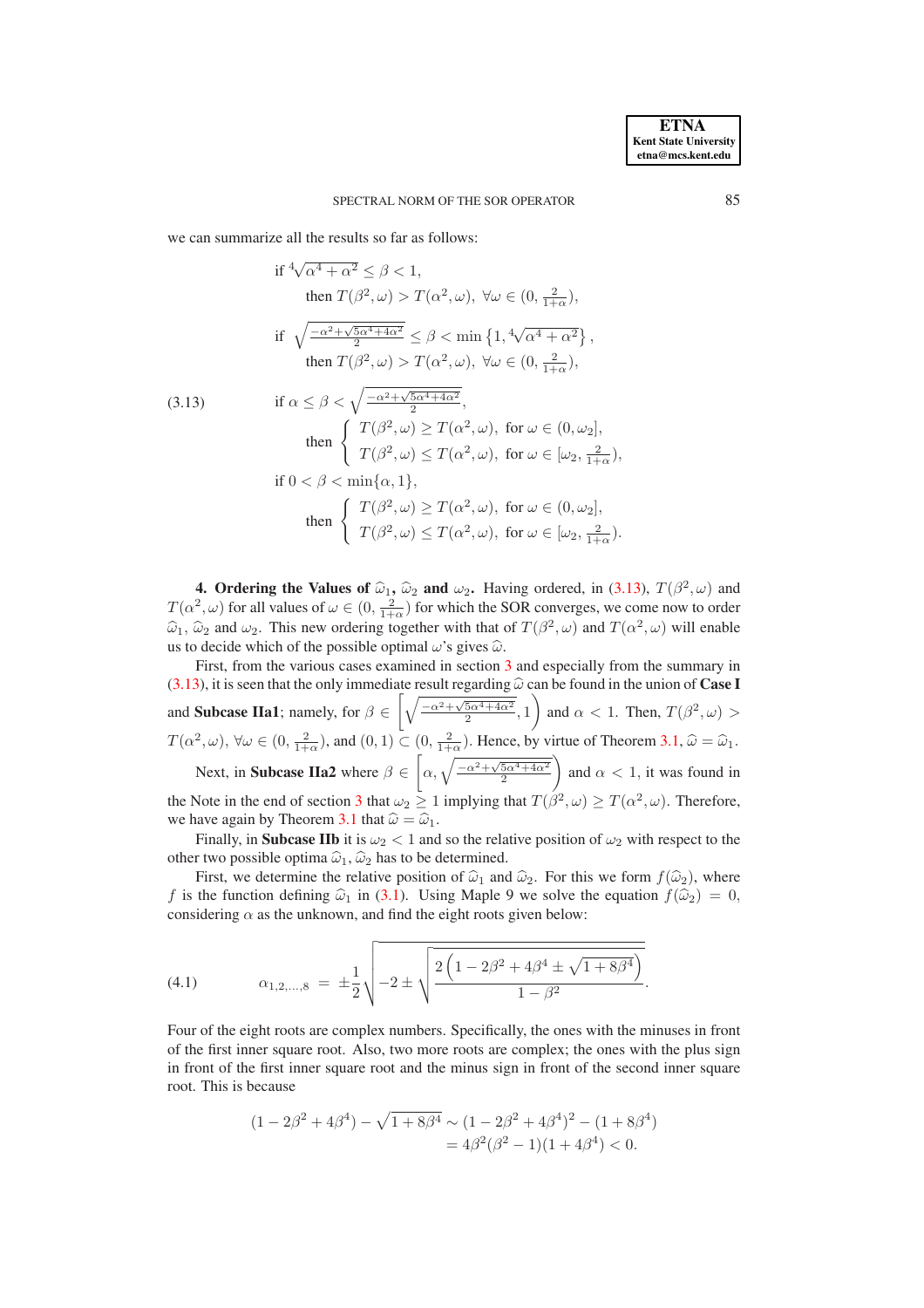#### 86 **A. HADJIDIMOS AND P. STRATIS**

Of the two real opposite in sign roots the positive one is

<span id="page-8-0"></span>(4.2) 
$$
\alpha_0 = \frac{1}{2} \sqrt{-2 + \sqrt{\frac{2\left(1 - 2\beta^2 + 4\beta^4 + \sqrt{1 + 8\beta^4}\right)}{1 - \beta^2}}}.
$$

Since the leading coefficient and the constant term of  $(1+\alpha^2)^4 f(\frac{1}{1+\alpha^2})$  are positive multiples of  $-4 + 4\beta^2 < 0$  and  $\beta^4 + \beta^6 > 0$ , respectively, we have that

<span id="page-8-5"></span>(4.3) 
$$
\mathcal{A}: \widehat{\omega}_1 \leq \widehat{\omega}_2 \text{ for } (\beta <) \alpha \leq \alpha_0 \text{ and } \mathcal{B}: \widehat{\omega}_1 \geq \widehat{\omega}_2 \text{ for } \alpha \geq \alpha_0 \ (\beta).
$$

It can be found that the function of  $\beta^2$  under the second inner square root in [\(4.2\)](#page-8-0) has a positive derivative in [0, 1). Hence,  $\alpha_0$  is a strictly increasing function of  $\beta \in [0, 1)$  taking all the values in  $[0, +\infty)$ . Moreover, it is  $\alpha_0 \le \beta$  for  $\beta \in [0, 0.81942756935)$ ,  $\alpha_0 > \beta$  for  $\beta \in (0.81942756935, 1).$ 

To find the relative position of  $\omega_2$  with respect to  $\hat{\omega}_1$ , we find the sign of  $f(\omega_2)$ . Thus we have, after a number of operations using Maple 9, that

<span id="page-8-4"></span>(4.4) 
$$
f(\omega_2) \sim f_1(\alpha) f_3(\alpha),
$$

where

<span id="page-8-2"></span> $(4.5)$ 

 $f_1(\alpha) = (1 - \beta^2)\alpha^8 + (2 - 2\beta^2)\alpha^6 + (1 - 2\beta^2 - 2\beta^6)\alpha^4 - (\beta^2 + 2\beta^6)\alpha^2 - (\beta^8 + \beta^{10}),$  $f_2(\alpha) = \alpha^8 + 2\alpha^6 + (1 + 6\beta^2 - 2\beta^4)\alpha^4 + (6\beta^2 - 2\beta^4)\alpha^2 + \beta^4 - 6\beta^6 + \beta^8,$  $f_3(\alpha) = f_2(\alpha) - 4\beta(\alpha^2 + 1 - \beta^2)(\alpha^2 + \beta^2)\sqrt{\alpha^2 + \alpha^4 - \beta^4}.$ 

The polynomial  $f_1(\alpha)$  in [\(4.5\)](#page-8-2) has eight zeros, which are found by Maple 9, namely

<span id="page-8-3"></span>(4.6) 
$$
\alpha_{1,2,...,8} = \pm \frac{1}{2} \sqrt{-2 \pm 2 \sqrt{\frac{1 + \beta^2 + 4\beta^6 \pm 2\sqrt{\beta^4 + 8\beta^8}}{1 - \beta^2}}}.
$$

Four of the eight zeros in [\(4.6\)](#page-8-3), namely the ones with minus in front of the first inner square root, are complex numbers. Also, even if  $1 + \beta^2 + 4\beta^6 - 2\sqrt{\beta^4 + 8\beta^8} > 0$ , it is

$$
\begin{aligned}-2+2\sqrt{\frac{1+\beta^2+4\beta^6-2\sqrt{\beta^4+8\beta^8}}{1-\beta^2}}\sim-1+\frac{1+\beta^2+4\beta^6-2\sqrt{\beta^4+8\beta^8}}{1-\beta^2}\\ \sim1+2\beta^4-\sqrt{1+8\beta^4}\,\sim\,\beta^4-1<0,\end{aligned}
$$

implying that two more zeros, the ones with the minus sign in front of the second inner square root, are complex numbers. So, only two of them are real and opposite in sign. (The fact that  $f_1(\alpha)$  in [\(4.5\)](#page-8-2) has only one positive root as a quartic polynomial in  $\alpha^2$  can be directly checked by Descartes' rule of signs.) Note that the first two coefficients of  $f_1(\alpha)$  are positive and the last two negative. So, there is only one change in sign no matter what the sign of the coefficient of the middle term is.) Comparing the positive zero

<span id="page-8-1"></span>(4.7) 
$$
\alpha_1 = \frac{1}{2} \sqrt{-2 + 2\sqrt{\frac{1 + \beta^2 + 4\beta^6 + 2\sqrt{\beta^4 + 8\beta^8}}{1 - \beta^2}}}
$$

against  $\beta$  it is found that  $\alpha_1 > \beta$  for all  $\beta \in (0,1)$ . As in the case of  $\alpha_0$ , the derivative of the function of  $\beta^2$  under the second inner square root is positive in [0, 1). Therefore,  $\alpha_1$  as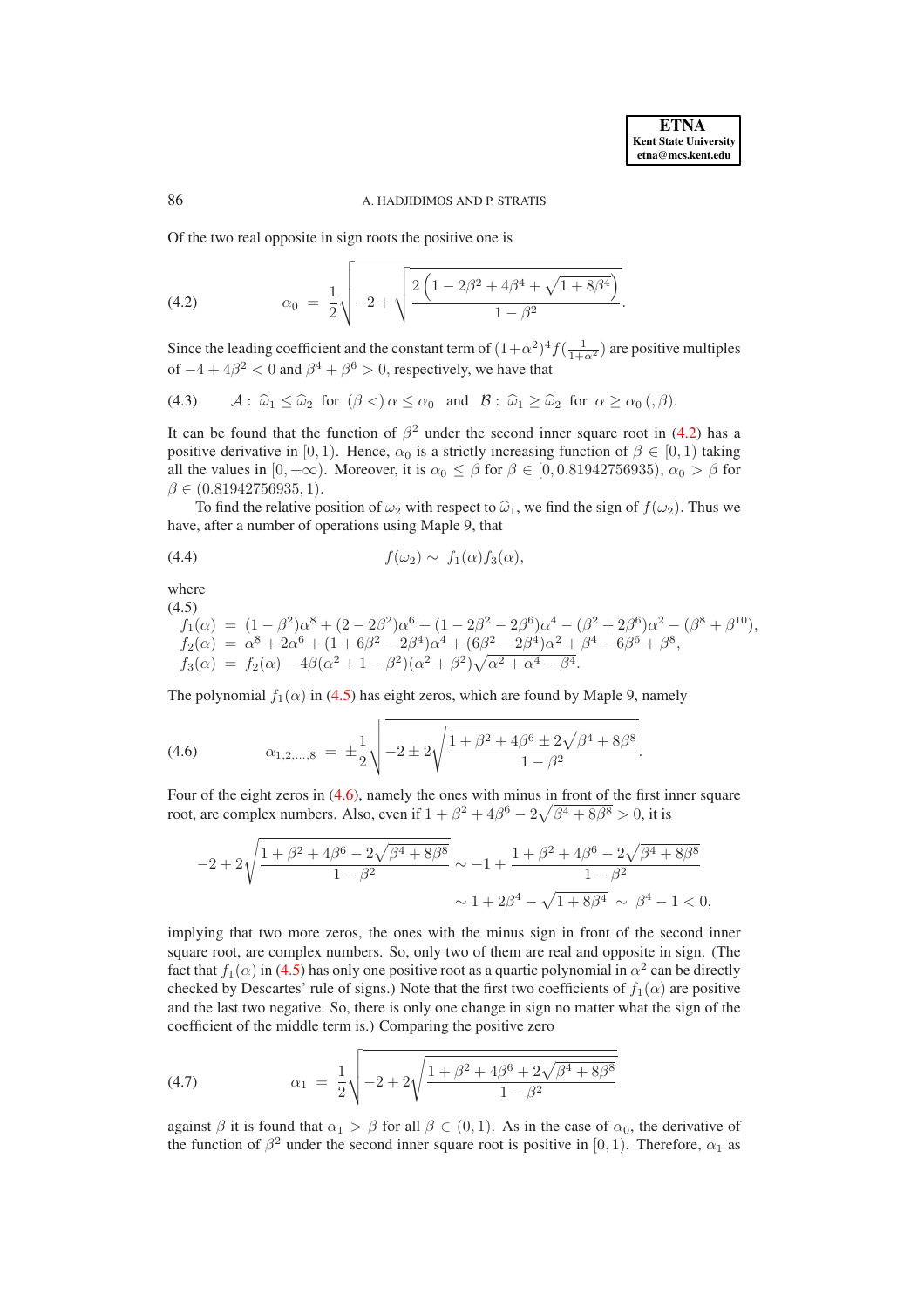a function of  $\beta \in [0, 1)$ , is a strictly increasing one and can take all the values in  $[0, +\infty)$ . Consequently, the sign of the polynomial  $f_1(\alpha)$ , in [\(4.5\)](#page-8-2) in **Subcase IIb** we are examining, is given below,

(4.8) 
$$
f_1(\alpha) \left\{ \begin{array}{l} \leq 0 \text{ if } \alpha \in (\beta, \alpha_1], \\ \geq 0 \text{ if } \alpha \in [\alpha_1, +\infty). \end{array} \right.
$$

Note that comparing  $\alpha_0$  in [\(4.2\)](#page-8-0) against  $\alpha_1$  in [\(4.7\)](#page-8-1), it can be found out that  $\alpha_0 < \alpha_1$ ,  $\forall \beta \in$  $(0, 1).$ 

The polynomial  $f_2(\alpha)$  in [\(4.5\)](#page-8-2) as a function of  $\alpha$  has eight zeros which are found by Maple 9 to be

(4.9) 
$$
\alpha_{1,2,...,8} = \pm \frac{1}{2} \sqrt{-2 \pm 2\sqrt{1 - 12\beta^2 \pm 8\sqrt{2}\beta^2 + 4\beta^4}}.
$$

Checking the signs of the coefficients of the quartic polynomial in  $\alpha^2$  in [\(4.5\)](#page-8-2) it is seen that all of them with the possible exception of the constant term are positive. So, if the constant term is positive, which happens if and only if  $\beta \in \left(0, \sqrt{3 - 2\sqrt{2}}\right)$ , then none of the four zeros  $\alpha^2$  of  $f_2(\alpha)$  is positive and then  $f_2(\alpha) > 0$ . If  $\beta \in (\sqrt{3-2\sqrt{2}},1)$ , then the constant term is negative, one of the zeros  $\alpha^2$  is positive, hence  $f_2(\alpha)$  has two real zeros with the positive one being given by

<span id="page-9-1"></span>(4.10) 
$$
\alpha_2 = \frac{1}{2} \sqrt{-2 + 2\sqrt{1 - 12\beta^2 + 8\sqrt{2}\beta^2 + 4\beta^4}}.
$$

However, since we are interested in a case where  $\alpha > \beta$ , we compare  $\alpha_2$  above against  $\beta$ . It is found that  $β - α_2 ~ ∼ (1 + 2β_2^2)^2 - (1 - 12β^2 + 8√2β^2 + 4β^4) ~ √ (2 - √2)β^2 > 0.$ Therefore,  $\alpha > \alpha_2$ , implying that  $f_2(\alpha) > 0$ .

Having established that  $f_2(\alpha) > 0$  always holds in our case, where  $\alpha > \beta$ , we try to determine the sign of the factor  $f_3(\alpha)$  in [\(4.4\)](#page-8-4) and [\(4.5\)](#page-8-2). Since  $f_2(\alpha) > 0$ , we have that  $f_3(\alpha) \sim f_2^2(\alpha) - [4\beta(\alpha^2 + 1 - \beta^2)(\alpha^2 + \beta^2)\sqrt{\alpha^2 + \alpha^4 - \beta^4}]^2$  which, after a number of calculations using Maple 9, gives that  $f_3(\alpha) \sim (\alpha^2 - \beta^2)^4 (\alpha^2 + 1 + \beta^2)^4 > 0$ . Consequently, taking into consideration [\(4.5\)](#page-8-2), we have that  $f(\omega_2) \sim f_1(\alpha)$ . In other words,

(4.11) 
$$
f(\omega_2) \begin{cases} \leq 0 \text{ for } \alpha \in (\beta, \alpha_1], \\ \geq 0 \text{ for } \alpha \in [\alpha_1, +\infty). \end{cases}
$$

Therefore, the relative position of  $\omega_2$  and  $\hat{\omega}_1$  is as follows:

<span id="page-9-0"></span>(4.12)  $\mathcal{C}: \omega_2 \leq \widehat{\omega}_1$  for  $(\beta <) \alpha \leq \alpha_1$  and  $\omega_2 \geq \widehat{\omega}_1$  for  $\mathcal{D}: \alpha \geq \alpha_1 > \beta$ .

To order  $\omega_2$  and  $\hat{\omega}_2$ , we note first that for  $\alpha > 0$ ,  $\hat{\omega}_2 < \frac{2}{1+\alpha}$ , since it is equivalent to  $\frac{1}{1+\alpha^2} < \frac{2}{1+\alpha}$  or to  $2\alpha^2 - \alpha + 1 > 0$ , which is always true. Next, we form the difference  $\widehat{\omega}_2 - \omega_2$  to successively obtain

$$
\hat{\omega}_2 - \omega_2 = \frac{1}{1+\alpha^2} - \frac{2\beta}{\beta + \sqrt{\alpha^4 + \alpha^2 - \beta^4}} \sim \sqrt{\alpha^4 + \alpha^2 - \beta^4} - \beta(1 + 2\alpha^2) \sim \alpha^4 + \alpha^2 - \beta^4 - \beta^2(1 + 2\alpha^2)^2 = -[\beta^4 + (1 + 2\alpha^2)^2\beta^2 - \alpha^2(1 + \alpha^2)].
$$

The right hand side above, as a quartic in  $\beta$ , has four zeros two of which are complex numbers. Of the two real zeros, which are opposite in sign, the positive one is

$$
\sqrt{\frac{-(1+2\alpha^2)^2 + \sqrt{(1+2\alpha^2)^4 + 4\alpha^2(1+\alpha^2)}}{2}}
$$

.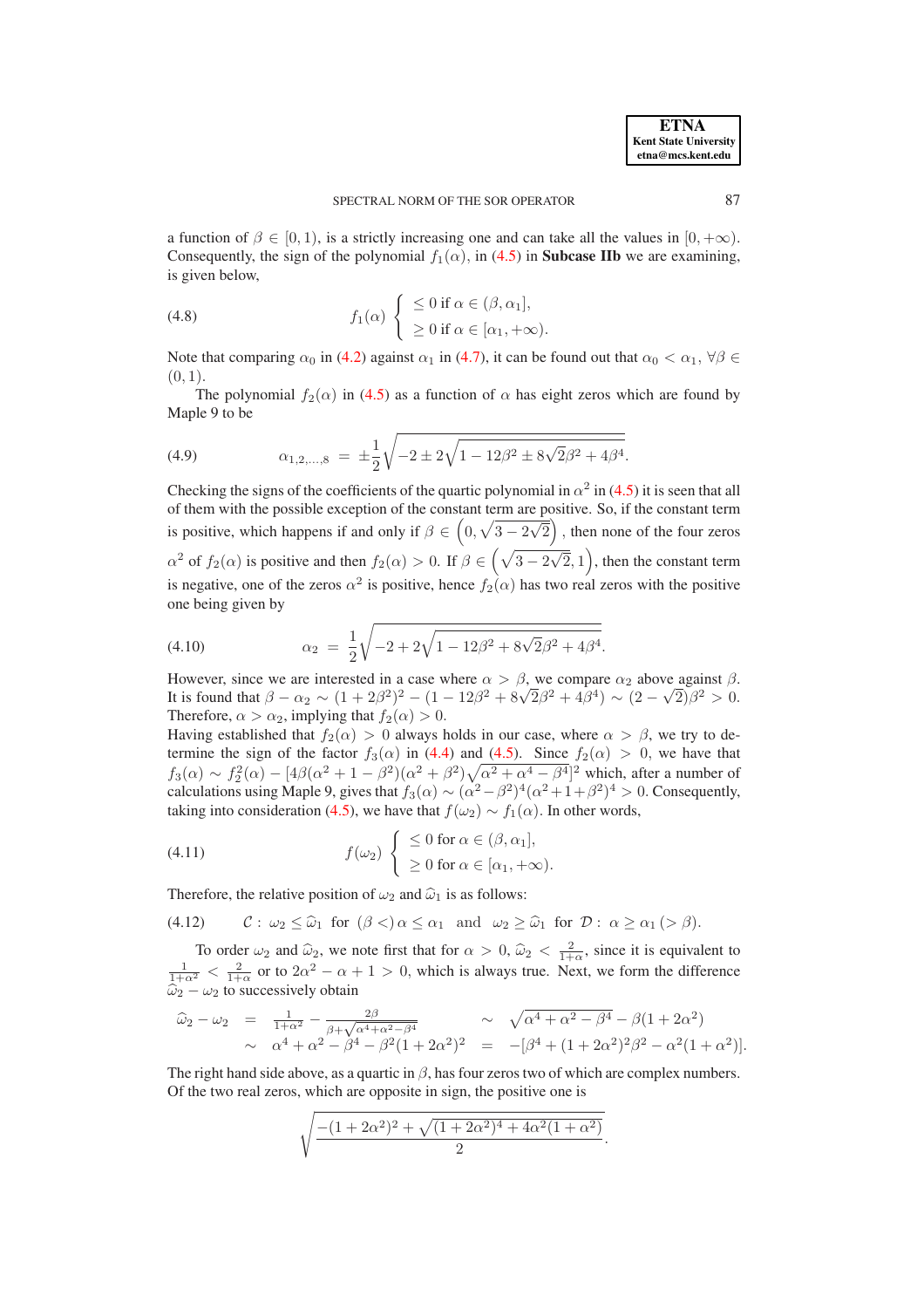# 88 A. HADJIDIMOS AND P. STRATIS

This is proved that it strictly increases in  $(0, \frac{1}{2})$  with  $\alpha$  increasing in  $(0, +\infty)$  and is also strictly less than  $\alpha$ . Therefore we have that

<span id="page-10-0"></span>
$$
\mathcal{E}: \hat{\omega}_2 \ge \omega_2 \text{ for } 0 < \beta \le \sqrt{\frac{-(1+2\alpha^2)^2 + \sqrt{(1+2\alpha^2)^4 + 4\alpha^2(1+\alpha^2)}}{2}},
$$
  

$$
\mathcal{F}: \hat{\omega}_2 \le \omega_2 \text{ for } \sqrt{\frac{-(1+2\alpha^2)^2 + \sqrt{(1+2\alpha^2)^4 + 4\alpha^2(1+\alpha^2)}}{2}} \le \beta < \min\{\alpha, 1\}.
$$

**5. The optimal value**  $\hat{\omega}$ . In all the cases but **Subcase IIb**, examined in the previous section, we concluded that  $\hat{\omega} = \hat{\omega}_1$ . To determine  $\hat{\omega}$  in **Subcase IIb**, we have to combine the results in the last line of the summary in [\(3.13\)](#page-7-0) together with the orderings of  $\hat{\omega}_1$ ,  $\hat{\omega}_2$ ,  $\omega_3$ exhibited in  $(4.3)$ ,  $(4.12)$  and  $(4.13)$ . For this we have to form triads taking one ordering from each pair of the aforementioned relations. Thus, we can form Table [5.1](#page-11-0) below, where for each triad the following elements are illustrated: the ordering among  $\hat{\omega}_1, \hat{\omega}_2, \omega_2$ , the restrictions on β and  $\alpha$  as well as on functions of them, and the optimal value  $\hat{\omega}$ . The reader should have in mind two issues: i) Equalities all the way among  $\hat{\omega}_1$ ,  $\hat{\omega}_2$  and  $\omega_2$  do not hold except in a trivial case which, although it has not been examined, is included for completeness. ii) There are triads which do not lead to an acceptable case except in the sense explained in (i) previously.

Also, to explain things better we should recall that: i) At  $\omega = \omega_2$  we always have  $T(\beta^2, \omega)_{|\omega = \omega_2} = T(\alpha^2, \omega)_{|\omega = \omega_2}$ . ii) From Theorems [3.1](#page-4-3) and [3.2,](#page-4-4) both  $\|\mathcal{L}_{\omega}\|_2$  and  $T(\beta^2, \omega)$ strictly decrease and strictly increase in  $(0, \hat{\omega}_1]$  and in  $[\hat{\omega}_1, 1]$ , respectively, while  $\|\mathcal{L}_{\omega}\|_2$  and  $T(\alpha^2, \omega)$  behave in an analogous way in  $(0, \hat{\omega}_2]$  and  $[\hat{\omega}_2, 1]$ .

 $(A, C, E)$ : First, from the last line of  $(3.13)$  we have that  $\omega_2 < \hat{\omega}_1$ . Hence  $\|\mathcal{L}_{\omega}\|_2$  behaves in the same strictly decreasing manner in  $(0, \omega_2]$  like  $T(\beta^2, \omega)$ . Then, because  $T(\beta^2, \omega) \le$  $T(\alpha^2, \omega)$  in  $[\omega_2, \frac{2}{1+\alpha})$  and  $\omega_2 < \hat{\omega}_2$ ,  $\|\mathcal{L}_{\omega}\|_2$  goes on decreasing until  $\omega = \hat{\omega}_2$ , and afterwards strictly increases. Therefore  $\hat{\omega} = \hat{\omega}_2$ . However, for this conclusion to be acceptable, we must recall the restrictions imposed on  $\beta$  and  $\alpha$ . Specifically, since  $\alpha_1 > \alpha_0$ , from [\(4.3\)](#page-8-5) and [\(4.12\)](#page-9-0) we have that  $\beta < \alpha < \alpha_0 < \alpha_1$ . For  $\beta < \alpha_0$  to hold,  $\beta \in (0.81942756935, 1)$ . Considering these restrictions together with the one in [\(4.13\)](#page-10-0), we conclude that

$$
\beta \in \left(0.81942756935, \sqrt{\frac{-(1+2\alpha^2)^2 + \sqrt{(1+2\alpha^2)^4 + 4\alpha^2(1+\alpha^2)}}{2}}\right).
$$

However, since the expression for the upper bound for the interval of  $\beta$  is always in  $(0, \frac{1}{2})$ , as was proven in the end of the previous section, the conclusion is that such a case can not exist.

 $(A, C, F)$ : In this case all possible candidates for  $\hat{\omega}$  are equal meaning, among others from [\(4.12\)](#page-9-0), [\(4.7\)](#page-8-1) and [\(4.3\)](#page-8-5), [\(4.10\)](#page-9-1), that  $\alpha_1 = \alpha_0$ . However, since  $\alpha_1 > \alpha_0$ ,  $\forall \beta \in (0, 1)$ , the only case equality can hold is when  $\beta = 0$ . This leads to  $\alpha_0 = 0$  and since  $\alpha \leq \alpha_0$ , then  $\alpha = 0$ . This is a case **not** considered in this work. However, if we include it for completeness we can see that there is no contradiction. This is because, for  $\beta \to 0^+$ ,  $\hat{\omega}_1 \to 1^-$ , for  $(\beta <) \alpha \rightarrow 0^+, \hat{\omega}_2 \rightarrow 1^-$  and for  $\beta \rightarrow \alpha \neq 0, \omega_2 \rightarrow 1$ , as was noted at the end of section [3.](#page-4-5) Also,  $T(\beta^2, \omega)_{|\beta=0} = T(\alpha^2, \omega)_{|\alpha=0} = 2(1-\omega)^2$ , and the minimum of  $\|\mathcal{L}_{\omega}\|_2$  takes place for  $\hat{\omega} = 1$ , in which case  $\|\mathcal{L}_{\hat{\omega}=1}\|_2 = 0$ .

 $(A, \mathcal{D}, \mathcal{E})$ : Again, we note that  $\alpha \leq \alpha_0$  and  $\alpha \geq \alpha_1$ , a case which holds only if we accept that  $\alpha_0 = \alpha_1$  leading to  $\alpha = 0$  and then to  $\beta = 0$ . This is consistent with the first of [\(4.13\)](#page-10-0) provided we include  $\beta = 0$  in it. So, we are led to the same situation as above.

 $(A, D, F)$ : We are in the same situation as above.

 $(\mathcal{B}, \mathcal{C}, \mathcal{E})$ : This case is analogous to that in case  $(\mathcal{A}, \mathcal{C}, \mathcal{E})$ . The complete proof is there-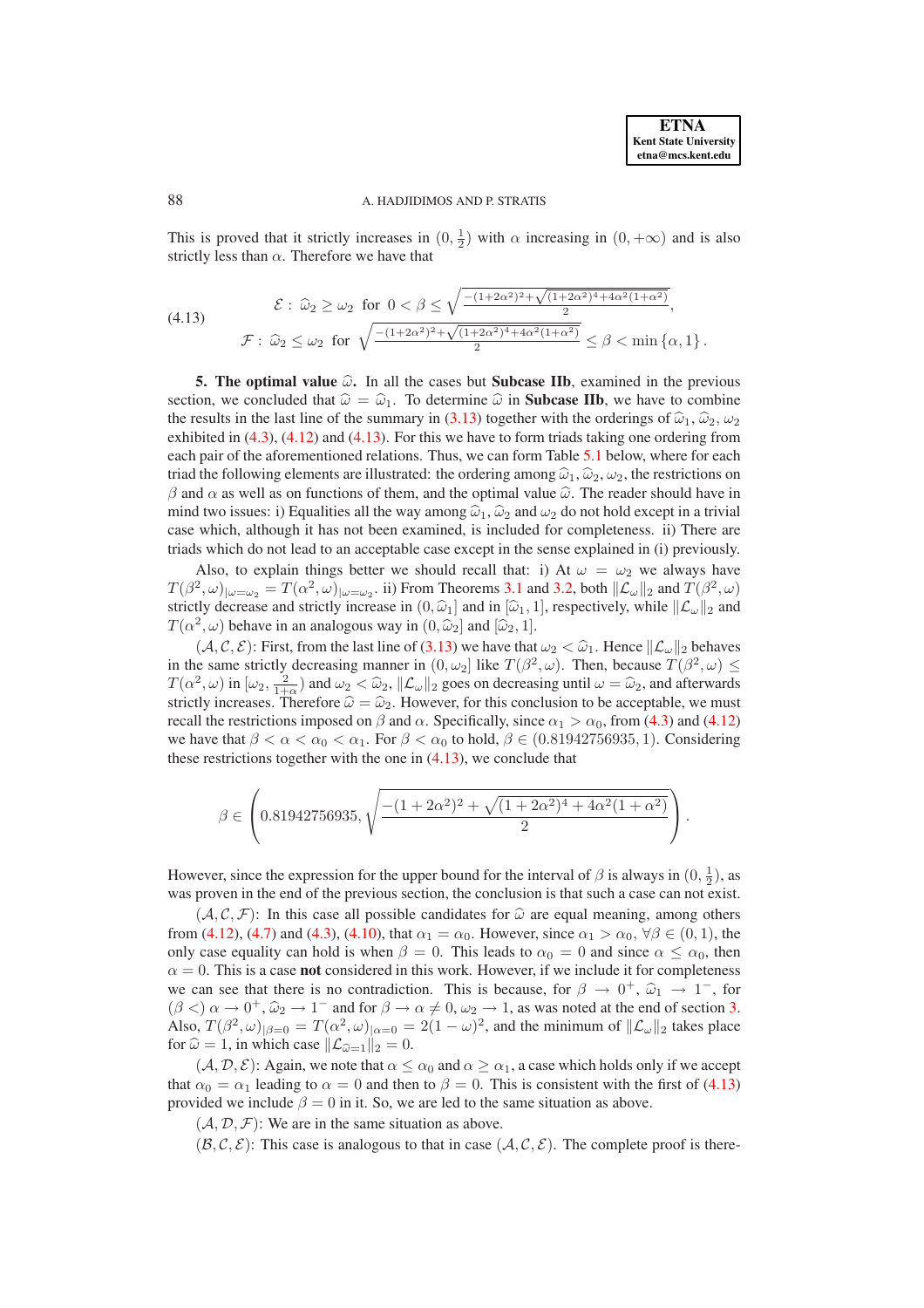fore omitted. We simply note that the new restrictions on  $\beta$  and  $\alpha$  are

$$
0<\beta\leq \sqrt{\dfrac{-(1+2\alpha^2)^2+\sqrt{(1+2\alpha^2)^4+4\alpha^2(1+\alpha^2)}}{2}}
$$

and  $\alpha_0 \leq \alpha \leq \alpha_1$ . These restrictions are independent from each other in the sense that there always exist pairs  $(\beta, \alpha)$  satisfying both. Regarding the optimal value  $\hat{\omega}$  note the following. First,  $\|\mathcal{L}_{\omega}\|_2$  decreases with  $T(\beta^2, \omega)$  decreasing in  $(0, \omega_2]$ , next goes on decreasing as  $T(\alpha^2, \omega)$  decreases in  $[\omega_2, \hat{\omega}_2]$ , since  $\omega_2 \leq \hat{\omega}_2$ , and then strictly increases. Therefore,  $\widehat{\omega} = \widehat{\omega}_2.$ 

 $(\mathcal{B}, \mathcal{C}, \mathcal{F})$ : The restrictions are analogous to the ones in the previous case except that the interval for  $\beta$  is different. For  $\hat{\omega}$  observe, from the last line in [\(3.13\)](#page-7-0), that  $\|\mathcal{L}_{\omega}\|_2$  decreases with  $T(\beta^2, \omega)$  decreasing in  $(0, \omega_2]$ , since  $\omega_2 \leq \hat{\omega}_1$ . Then, it strictly increases with  $T(\alpha^2, \omega)$ increasing, because  $\widehat{\omega}_2 \leq \omega_2$ . Consequently,  $\widehat{\omega} = \omega_2$ .

 $(\mathcal{B}, \mathcal{D}, \mathcal{E})$ : We are in a case where all possible optima are the same and, as in a previous similar situation, we have  $\beta = \alpha = 0$  and  $\hat{\omega} = 1$ 

 $(\mathcal{B}, \mathcal{D}, \mathcal{F})$ : Since  $\|\mathcal{L}_{\omega}\|_2$  has the same monotonic behavior as  $T(\beta^2, \omega)$  in  $(0, \omega_2]$ , and the latter function of  $\omega$  strictly decreases in  $(0, \hat{\omega}_1]$ , and then strictly increases in  $[\hat{\omega}_1, \omega_2]$ , it is concluded that  $\hat{\omega} = \hat{\omega}_1$ . There is no other possible optimal since  $\hat{\omega}_2 \leq \hat{\omega}_1$  and  $\|\mathcal{L}_{\omega}\|_2$  strictly increases with  $T(\alpha^2, \omega)$ . The restrictions in this case are

$$
\sqrt{\dfrac{-(1+2\alpha^2)^2+\sqrt{(1+2\alpha^2)^4+4\alpha^2(1+\alpha^2)}}{2}}\leq \beta<\min\left\{\alpha,1\right\}\ \ \text{and}\ \ \alpha\geq\alpha_1.
$$

<span id="page-11-0"></span>

|                                           | Ordering of                                                                        |                                                                                                                                                      |                      |
|-------------------------------------------|------------------------------------------------------------------------------------|------------------------------------------------------------------------------------------------------------------------------------------------------|----------------------|
| Triad                                     | possible optimal $\omega$ 's                                                       | Restrictions on $\beta$ and $\alpha$                                                                                                                 | $\widehat{\omega}$   |
| $(\mathcal{A}, \mathcal{C}, \mathcal{E})$ | $\omega_2 \leq \widehat{\omega}_1 \leq \widehat{\omega}_2$                         | Such a case can not exist                                                                                                                            |                      |
| $(\mathcal{A}, \mathcal{C}, \mathcal{F})$ | $\widehat{\omega}_2 \leq \omega_2 \leq \widehat{\omega}_1 \leq \widehat{\omega}_2$ | $\beta = \alpha = 0$                                                                                                                                 |                      |
| $(\mathcal{A}, \mathcal{D}, \mathcal{E})$ | $\widehat{\omega}_1 \leq \omega_2 \leq \widehat{\omega}_2$                         | $\beta = \alpha = 0$                                                                                                                                 |                      |
| $(\mathcal{A}, \mathcal{D}, \mathcal{F})$ | $\overline{\hat{\omega}_1} \le \hat{\omega}_2 \le \omega_2$                        | $\beta = \alpha = 0$                                                                                                                                 |                      |
| $(\mathcal{B}, \mathcal{C}, \mathcal{E})$ | $\omega_2 \leq \widehat{\omega}_2 \leq \widehat{\omega}_1$                         | $0<\beta<\sqrt{\frac{-(1+2\alpha^2)^2+\sqrt{(1+2\alpha^2)^4+4\alpha^2(1+\alpha^2)}}{2}}$<br>$\alpha_0 \leq \alpha \leq \alpha_1$                     | $\widehat{\omega}_2$ |
| $(\mathcal{B}, \mathcal{C}, \mathcal{F})$ | $\widehat{\omega}_2 \leq \omega_2 \leq \widehat{\omega}_1$                         | $\sqrt{\frac{-(1+2\alpha^2)^2+\sqrt{(1+2\alpha^2)^4+4\alpha^2(1+\alpha^2)}}{2}} < \beta < \min\{\alpha, 1\}$<br>$\alpha_0 \leq \alpha \leq \alpha_1$ | $\omega_2$           |
| $(\mathcal{B},\mathcal{D},\mathcal{E})$   | $\widehat{\omega}_1 \leq \omega_2 \leq \widehat{\omega}_2 \leq \widehat{\omega}_1$ | $\beta = \alpha = 0$                                                                                                                                 |                      |
| $(\mathcal{B},\mathcal{D},\mathcal{F})$   | $\hat{\omega}_2 \leq \hat{\omega}_1 \leq \omega_2$                                 | $\sqrt{\frac{-(1+2\alpha^2)^2+\sqrt{(1+2\alpha^2)^4+4\alpha^2(1+\alpha^2)}}{2}}<\beta<\min{\left\{\alpha,1\right\}}$<br>$\alpha > \alpha_1$          | $\omega_1$           |

TABLE 5.1 *Optimal value*  $\widehat{\omega}$  *for*  $\beta \in (0, \min\{\alpha, 1\})$ *.* 

The summary of the results of this and the previous sections, where the extreme cases  $\beta > \alpha = 0$  and  $\alpha > \beta = 0$  are also incorporated, is given in Theorem [1.1.](#page-0-0)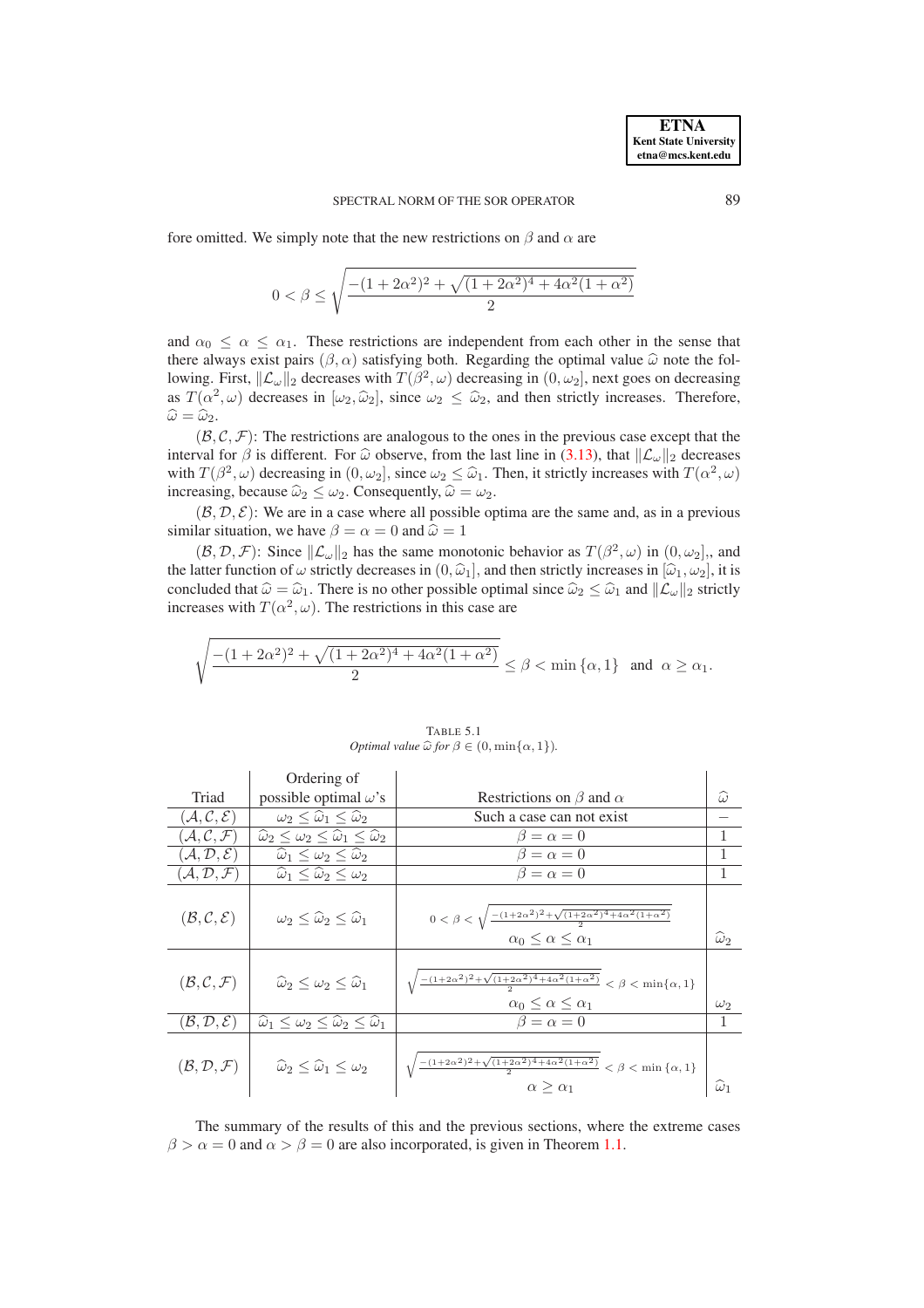# <span id="page-12-2"></span>90 A. HADJIDIMOS AND P. STRATIS

**6. Concluding remarks and discussion.** In this concluding section we make a number of points regarding other optimal  $\omega$ 's that are found in the literature under the main assumptions of the present work. Usually, what many researchers minimize is either the spectral radius of the SOR operator  $\mathcal{L}_{\omega}$ , or an equivalent quantity to it, over the real parameter  $\omega$ . Although  $\rho(\mathcal{L}_{\omega}) \leq ||\mathcal{L}_{\omega}||_2$  it is worth to compare  $\hat{\omega}$  of this work against other optimal values of  $\omega$ .

First, it was Wrigley [\[10\]](#page-16-8) (see also [\[11\]](#page-16-1)) who found that the optimal value of  $\omega$ , denoted by  $\hat{\omega}_W$ , that minimizes the spectral radius of the SOR operator  $\mathcal{L}_{\omega}$  over all real  $\omega$ 's, is

<span id="page-12-1"></span>(6.1) 
$$
\widehat{\omega}_W = \frac{2}{1 + \sqrt{1 - \beta^2 + \alpha^2}}, \ \rho(\mathcal{L}_{\widehat{\omega}_W}) = \left(\frac{\alpha + \beta}{1 + \sqrt{1 - \beta^2 + \alpha^2}}\right)^2.
$$

Then, Eiermann, Li and Varga [\[1\]](#page-16-9) studied a number of methods and introduced, among others, a hybrid one for the solution of the Jacobi fixed-point equation

$$
(6.2) \t\t x = Bx + c.
$$

In the limit, the method they proposed is a stationary two-step method with coefficients functions of  $\beta$  and  $\alpha$  only. For the aforementioned method they obtained an asymptotic average convergence factor given by

<span id="page-12-0"></span>(6.3) 
$$
\kappa(\mathcal{C}_{\beta,\alpha}) = \frac{\sqrt{1+\alpha^2} - \sqrt{1-\beta^2}}{\sqrt{\alpha^2 + \beta^2}}.
$$

Finally, Eiermann and Varga [\[2\]](#page-16-10), by applying semiiteration directly to the corresponding SOR fixed-point equation

(6.4) 
$$
x = \mathcal{L}_{\omega} x + \omega \left[ \begin{array}{cc} I_p & O_{p,q} \\ -\omega N & I_q \end{array} \right]^{-1} c,
$$

found as an asymptotic average convergence factor the square of the one in [\(6.3\)](#page-12-0). Namely

(6.5) 
$$
\kappa(\Omega_{\omega,\beta,\alpha}) = \frac{(\sqrt{1+\alpha^2} - \sqrt{1-\beta^2})^2}{\alpha^2 + \beta^2} < \rho(\mathcal{L}_{\widehat{\omega}_W}),
$$

$$
\forall \omega \in \left[\frac{2}{1 + \sqrt{1+\alpha^2}}, \frac{2}{1 + \sqrt{1-\beta^2}}\right] =: I_{\omega,\beta,\alpha},
$$

where it is noted that  $\widehat{\omega}_W \in I_{\omega, \beta, \alpha}$ .

It is interesting to examine and find out whether the optimal  $\omega$ ,  $\hat{\omega}$ , of the present work is close to  $\hat{\omega}_W$  of [\(6.1\)](#page-12-1) or at least lies in the interval  $I_{\omega,\beta,\alpha}$  above. For this the cases of Table [1.1](#page-11-0) are examined from the simplest to the most complicated one.

i)  $\hat{\omega} = 1$ : In this trivial case ( $\beta = \alpha = 0$ ) we have

$$
\widehat{\omega} = \widehat{\omega}_2 = \omega_2 = \widehat{\omega}_1 = 1 = \widehat{\omega}_W.
$$

ii)  $\hat{\omega} = \hat{\omega}_2$ : In these cases it is readily checked that

(6.6) 
$$
\widehat{\omega}_2 = \frac{1}{1+\alpha^2} < \frac{2}{1+\sqrt{1+\alpha^2}} \le \frac{2}{1+\sqrt{1-\beta^2+\alpha^2}} = \widehat{\omega}_W.
$$

In other words, for a fixed  $\beta$  in its restriction interval(s), the bigger  $\alpha$  is in its corresponding interval, the farther away to the left from the left endpoint of  $I_{\omega,\beta,\alpha}$ , and therefore from  $\widehat{\omega}_W$ ,  $\widehat{\omega}_2$  is.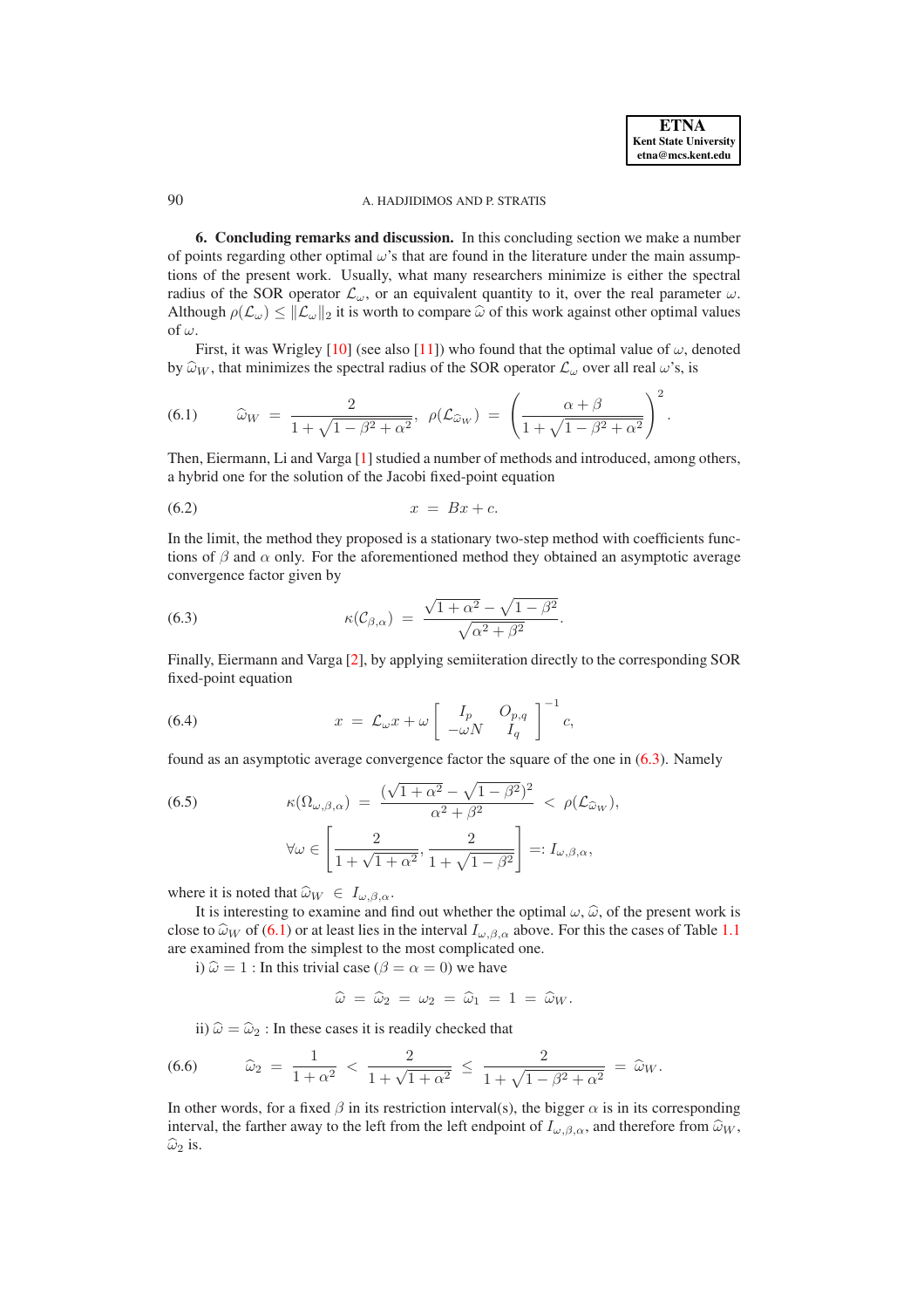iii)  $\hat{\omega} = \omega_2$ : It can directly be checked that

(6.7) 
$$
\omega_2 = \frac{2\beta}{\beta + \sqrt{\alpha^4 + \alpha^2 - \beta^4}} < \frac{2}{1 + \sqrt{1 - \beta^2 + \alpha^2}} = \hat{\omega}_W,
$$

since this is equivalent to  $\beta < \alpha$  which always holds in the case under examination. To find the relative position of  $\omega_2$  with respect to the left endpoint of the interval  $I_{\omega,\beta,\alpha}$ ,  $\frac{2}{1+\sqrt{1+a^2}}$ , we form their difference and try to find when it is nonnegative

(6.8) 
$$
\omega_2 - \frac{2}{1 + \sqrt{1 + a^2}} \sim \beta^4 + (1 + \alpha^2)\beta^2 - \alpha^2(1 + \alpha^2) \ge 0
$$

or, equivalently,

<span id="page-13-0"></span>(6.9) 
$$
\beta \ge \sqrt{\frac{-(1+\alpha^2)+\sqrt{(1+\alpha^2)^2+4\alpha^2(1+\alpha^2)}}{2}} =: \gamma(\alpha).
$$

Comparing  $\gamma(\alpha)$  with the lower bound for  $\beta$  we find successively that

$$
\begin{split} &\sqrt{\frac{-(1+\alpha^2)+\sqrt{(1+\alpha^2)^2+4\alpha^2(1+\alpha^2)}}{2}}-\sqrt{\frac{-(1+2\alpha^2)^2+\sqrt{(1+2\alpha^2)^4+4\alpha^2(1+\alpha^2)}}{2}}\\ &\sim \big[(1+2\alpha^2)^2-(1+\alpha^2)\big]-\big[\sqrt{(1+2\alpha^2)^4+4\alpha^2(1+\alpha^2)}-\sqrt{(1+\alpha^2)^2+4\alpha^2(1+\alpha^2)}\big]\\ &\sim \sqrt{\big[(1+2\alpha^2)^4+4\alpha^2(1+\alpha^2)\big][(1+\alpha^2)^2+4\alpha^2(1+\alpha^2)\big]}-\big(1+\alpha^2\big)[(1+2\alpha^2)^2+4\alpha^2\big]\\ &\sim \big[(1+2\alpha^2)^4+4\alpha^2(1+\alpha^2)\big][(1+\alpha^2)^2+4\alpha^2(1+\alpha^2)\big]-\big(1+\alpha^2\big)^2\big[(1+2\alpha^2)^2+4\alpha^2\big]^2\\ &=4\alpha^6(1+\alpha^2)(3+4\alpha^2)^2\ >\ 0. \end{split}
$$

Since  $\gamma(\alpha)$  in [\(6.9\)](#page-13-0) is strictly greater than the left bound for  $\beta$  we have to see whether it is strictly less than its upper bound min{1,  $\alpha$ }. It can directly be checked that  $\gamma(\alpha) < \alpha$ always holds while  $\gamma(\alpha) < 1$  holds if and only if  $\alpha < \sqrt[4]{2}$ . Recall, from section 4, that both  $\alpha_0$  and  $\alpha_1$  are strictly increasing functions of  $\beta \in [0,1)$ . From [\(4.2\)](#page-8-0) it is also found that  $\alpha_0 = 1$  if  $\beta = 0.87546301112766$ , while from [\(4.7\)](#page-8-1) it is  $\alpha_1 = 1$  if  $\beta = 0.73479514513748$ . In addition, it can be found that  $\alpha_0 = \sqrt[4]{2}$  if  $\beta = 0.91606894763539$ , while  $\alpha_1 = \sqrt[4]{2}$  if  $\beta = 0.79867023837696$ . Having all this in mind, we end up with the following general conclusions:

(6.10) 
$$
\beta \in \left[ \sqrt{\frac{-(1+\alpha^2)+\sqrt{(1+\alpha^2)^2+4\alpha^2(1+\alpha^2)}}{2}}, \min\{\alpha, 1\} \right) \newline \land \alpha \in [\alpha_0, \alpha_1] \land \alpha < \sqrt[4]{2} \implies \omega_2 \in I_{\omega, \beta, \alpha}
$$

and (6.11)

$$
\beta \in \left[ \sqrt{\frac{-(1+2\alpha^2)^2 + \sqrt{(1+2\alpha^2)^4 + 4\alpha^2(1+\alpha^2)}}{2}}, \min\left\{1, \sqrt{\frac{-(1+\alpha^2) + \sqrt{(1+\alpha^2)^2 + 4\alpha^2(1+\alpha^2)}}{2}}\right\} \right)
$$
  

$$
\wedge \alpha \in [\alpha_0, \alpha_1] \implies \omega_2 \notin I_{\omega, \beta, \alpha}.
$$

In the second case above, note that for an admissible  $\alpha$ , the closer to the left endpoint of the interval of definition  $\beta$  is the farther away to the left from the left endpoint of  $I_{\omega,\beta,\alpha}$ ,  $\omega_2$  is.

iv)  $\hat{\omega} = \hat{\omega}_1$ : In this case we do not have an explicit expression for  $\hat{\omega}_1$ , as we had in the previous three cases for  $\hat{\omega}_2$  and  $\omega_2$ . So, we base our analysis directly on the restriction intervals of Table [1.1.](#page-11-0) Three subcases are to be distinguished that are examined from the simplest to the most complicated one.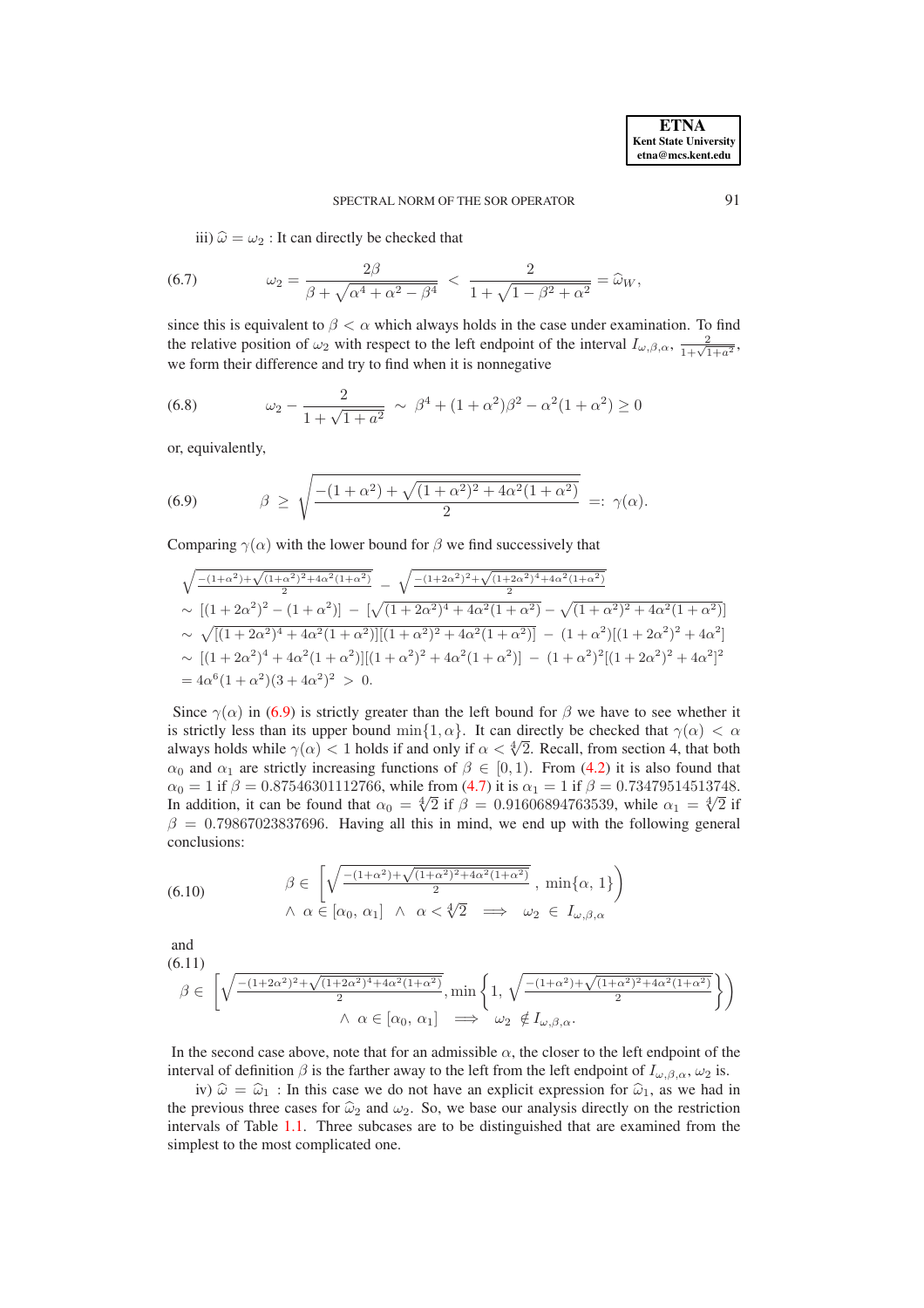# 92 A. HADJIDIMOS AND P. STRATIS

iva)  $0 < \beta = \alpha < 1$ : In this case  $\hat{\omega}_1 < 1 = \hat{\omega}_W$ . To compare  $\hat{\omega}_1$  against the left endpoint of the interval of  $I_{\omega,\beta,\alpha}$ , which can be written as  $\frac{2}{1+\sqrt{1+\beta^2}}$ , it suffices to find the sign of  $(1 + \sqrt{1 + \beta^2})^4 f(\frac{2}{1 + \sqrt{1 + \beta^2}})$ , where f is the function in [\(3.1\)](#page-4-6). Using Maple we can find that

(6.12) 
$$
(1 + \sqrt{1 + \beta^2})^4 f\left(\frac{2}{1 + \sqrt{1 + \beta^2}}\right) \sim 9\beta^4 + 3\beta^2 - 1,
$$

from which it is obtained that

(6.13) 
$$
\beta = \alpha \in \left(0, \sqrt{\frac{-1 + \sqrt{5}}{6}}\right) \implies \widehat{\omega}_1 \in I_{\omega, \beta, \alpha},
$$

(6.14) 
$$
\beta = \alpha \in \left( \sqrt{\frac{-1 + \sqrt{5}}{6}}, 1 \right) \implies \widehat{\omega}_1 \notin I_{\omega, \beta, \alpha}.
$$

In the second case above, the closer  $\beta (= \alpha)$  gets to 1, the farther away  $\hat{\omega}_1$  gets from the left endpoint of  $I_{\omega,\beta,\alpha}$ .

ivb)  $0 \le \alpha < \beta < 1$ : To find the relative position of  $\hat{\omega}_1$  with respect to  $\hat{\omega}_W$  for any admissible pair  $(\beta, \alpha)$ , we form the expression below and, using Maple, we obtain

<span id="page-14-0"></span>(6.15) 
$$
(1 + \sqrt{1 - \beta^2 + \alpha^2})^4 f\left(\frac{2}{1 + \sqrt{1 - \beta^2 + \alpha^2}}\right) \sim
$$

$$
(\beta^2 - 1)\alpha^4 + (2\beta^4 + 2\beta^2 - 1)\alpha^2 + (\beta^6 + 3\beta^4 + \beta^2).
$$

Equating the rightmost expression of  $(6.15)$  with zero and solving for  $\alpha^2$ , we find the two roots  $\frac{-1+2\beta^2+2\beta^4\pm\sqrt{1+8\beta^4}}{2(1-\beta^2)}$  $\frac{2(1-\beta^2)}{2(1-\beta^2)}$ , one of which is negative and the other positive for all  $\beta \in (0,1)$ . From the positive root we can find that we always have  $\beta < \sqrt{\frac{-1+2\beta^2+2\beta^4+\sqrt{1+8\beta^4}}{2(1-\beta^2)}}$  $\frac{72p+V}{2(1-\beta^2)}$ . There-

fore, for all admissible values of  $\alpha$  it is implied that  $\hat{\omega}_1 < \hat{\omega}_W$ .<br>The left endpoint of  $I_{\omega,\beta,\alpha}$  is  $\frac{2}{1+\sqrt{1+\alpha^2}}$ , and so we have to compare it with  $\hat{\omega}_1$ . We find  $(1 + \sqrt{1 + \alpha^2})^4 f\left(\frac{2}{1 + \sqrt{1 + \alpha^2}}\right)$ ), since we are mainly interested when  $\widehat{\omega}_1 \in I_{\omega,\beta,\alpha}$ . Using Maple again we end up with

<span id="page-14-1"></span>
$$
(6.16)\ \ (1+\sqrt{1+\alpha^2})^4\ f\left(\frac{2}{1+\sqrt{1+\alpha^2}}\right)\ \sim\ (\beta^2-1)\alpha^4+(4\beta^4-1)\alpha^2+4\beta^4(1+\beta^2).
$$

Working as above and solving for  $\alpha^2$  we obtain the two roots  $\frac{-1+4\beta^4 \pm \sqrt{1+8\beta^4}}{2(1-\beta^2)}$  $\frac{2(1-\beta^2)}{2(1-\beta^2)}$ , in terms of  $\beta$ , one of which is negative and the other positive for  $\beta \in (0, 1)$ . From the latter, two opposite in sign real roots for  $\alpha$  are obtained. For the relative position of the positive root and  $\beta$  we can find that  $\sqrt{\frac{-1+4\beta^4+\sqrt{1+8\beta^4}}{2(1-\beta^2)}} \leq \beta$  if and only if  $\beta \in$  $\sqrt{ }$ 0,  $\sqrt{\frac{-1+\sqrt{5}}{6}}$ T . Combining this result with the sign of the rightmost expression in  $(6.16)$  when  $\beta$  takes values within the two real roots or outside their interval we have the following conclusions,

$$
(6.17) \ \ \alpha \in \left[\sqrt{\frac{-1+4\beta^4+\sqrt{1+8\beta^4}}{2(1-\beta^2)}},\beta\right) \wedge \beta \in \left(0,\sqrt{\frac{-1+\sqrt{5}}{6}}\right) \implies \widehat{\omega}_1 \in I_{\omega,\beta,\alpha},
$$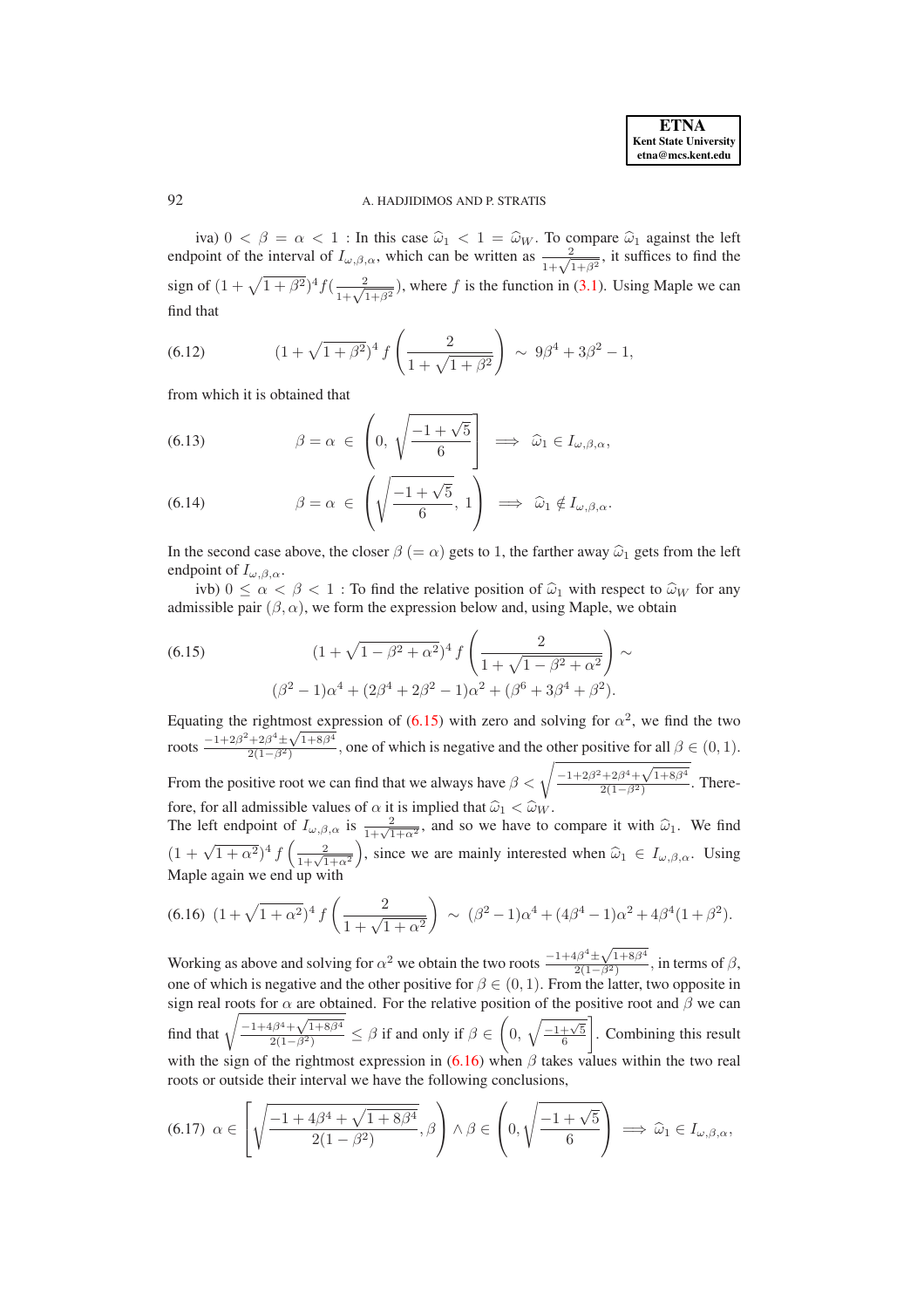while

<span id="page-15-0"></span>
$$
(6.18) \ \alpha \in \left[0, \ \min\left\{\beta, \ \sqrt{\frac{-1 + 4\beta^4 + \sqrt{1 + 8\beta^4}}{2(1 - \beta^2)}}\right\}\right) \land \beta \in (0, 1) \implies \widehat{\omega}_1 \notin I_{\omega, \beta, \alpha}.
$$

Observe that in the last case above [\(6.18\)](#page-15-0), for a fixed  $\beta$ , the closer to 0,  $\alpha$  is the farther away from the left endpoint of  $I_{\omega,\beta,\alpha}$ ,  $\widehat{\omega}_1$  is.

$$
\text{ive) } \beta \in \left(\sqrt{\frac{-(1+2\alpha^2)^2 + \sqrt{(1+2\alpha^2)^4 + 4\alpha^2(1+\alpha^2)}}{2}}, \min\{\alpha, 1\}\right) \land \alpha > \alpha_1: \text{Working as}
$$

in the previous subcase (ivb) by considering the expression in the left hand side of  $(6.15)$ , we end up with quite different conclusions regarding the relative position of  $\hat{\omega}_1$  with respect to  $\hat{\omega}_W$ . This will be examined after the examination of the position of  $\hat{\omega}_1$  with respect to  $I_{\omega,\beta,\alpha}$ takes place.

So, considering the expression  $(1+\sqrt{1+\alpha^2})^4 f\left(\frac{2}{1+\sqrt{1+\alpha^2}}\right)$ ), as in the previous subcase, we conclude that whenever  $\sqrt{\frac{-1+4\beta^4+\sqrt{1+8\beta^4}}{2(1-\beta^2)}} < \alpha$  it is implied that  $\widehat{\omega}_1 \in I_{\omega,\beta,\alpha}$ . To go on,

we have to compare the two lower bounds for  $\alpha$ . It can be obtained that, for all  $\beta \in (0,1)$ ,

$$
\sqrt{\frac{-1+4\beta^4+\sqrt{1+8\beta^4}}{2(1-\beta^2)}}-\alpha_1 \sim \frac{-1+4\beta^4+\sqrt{1+8\beta^4}}{2(1-\beta^2)}-\frac{1}{4}\left(-2+2\sqrt{\frac{1+\beta^2+4\beta^6+2\sqrt{\beta^4+8\beta^8}}{1-\beta^2}}\right) \sim
$$
  

$$
(-\beta^2+4\beta^4+\sqrt{1+8\beta^4})^2-(1+\beta^2+4\beta^6+2\sqrt{\beta^4+8\beta^8})(1-\beta^2) \sim
$$
  

$$
5\beta^2-6\beta^4-2\sqrt{1+8\beta^4}+10\beta^6+5\beta^2\sqrt{1+8\beta^4} \sim 25\beta^6-5\beta^4+4\beta^2-1 =: \delta(\beta).
$$

It can be found that the derivative of  $\delta(\beta)$  is positive, for  $\beta \neq 0$ . Then, applying Descartes' rule of signs, it is found that  $\delta(\beta)$  has only one real zero, let it be  $\beta_1$ . Specifically,  $\beta_1$  =  $0.48683413504984 \in (0, 1)$ . Therefore, we eventually obtain that

$$
\beta \in \left(\sqrt{\frac{-(1+2\alpha^2)^2 + \sqrt{(1+2\alpha^2)^4 + 4\alpha^2(1+\alpha^2)}}{2}}, \min{\alpha, 1}\}\right)
$$
\n
$$
\wedge \alpha > \max{\left\{\alpha_1, \sqrt{\frac{-1+4\beta^4 + \sqrt{1+8\beta^4}}{2(1-\beta^2)}}\right\}} \implies \widehat{\omega}_1 \in I_{\omega, \beta, \alpha},
$$

while

<span id="page-15-1"></span> $(6.$ 

(6.20) 
$$
\beta \in \left( \sqrt{\frac{-(1+2\alpha^2)^2 + \sqrt{(1+2\alpha^2)^4 + 4\alpha^2(1+\alpha^2)}}{2}}, \min\left\{ \alpha, 1 \right\} \right) \land \beta \in (\beta_1, 1)
$$

$$
\land \alpha \in \left( \alpha_1, \sqrt{\frac{-1+4\beta^4 + \sqrt{1+8\beta^4}}{2(1-\beta^2)}} \right) \implies \hat{\omega}_1 \notin I_{\omega, \beta, \alpha}.
$$

Also, in the last case, the closer  $\beta$  is to its upper bound, the farther away is  $\hat{\omega}_1$  from the left endpoint of  $I_{\omega,\beta,\alpha}$ . To find the relative position of  $\hat{\omega}_1$  with respect to  $\hat{\omega}_W$ , when the pairs  $(\beta, \alpha)$  satisfy [\(6.19\)](#page-15-1), we consider relationship [\(6.15\)](#page-14-0) and find out whether  $\hat{\omega}_1$  can coincide with or can lie to the right of  $\widehat{\omega}_W$ . If such cases exist, then for all other admissible pairs  $(\beta, \alpha)$ ,  $\widehat{\omega}_1$  will be on the left of  $\widehat{\omega}_W$ . From [\(6.15\)](#page-14-0) we have that for  $\alpha \geq 0$  $\sqrt{-1+2\beta^2+2\beta^4+\sqrt{1+8\beta^4}}$  $\frac{72p + \sqrt{1+6p}}{2(1-\beta^2)},$  $\hat{\omega}_1 \ge \hat{\omega}_W$ . For the admissible lower bounds for  $\alpha$  in [\(6.19\)](#page-15-1) we have that

$$
\sqrt{\frac{-1+2\beta^2+2\beta^4+\sqrt{1+8\beta^4}}{2(1-\beta^2)}} > \sqrt{\frac{-1+4\beta^4+\sqrt{1+8\beta^4}}{2(1-\beta^2)}},
$$